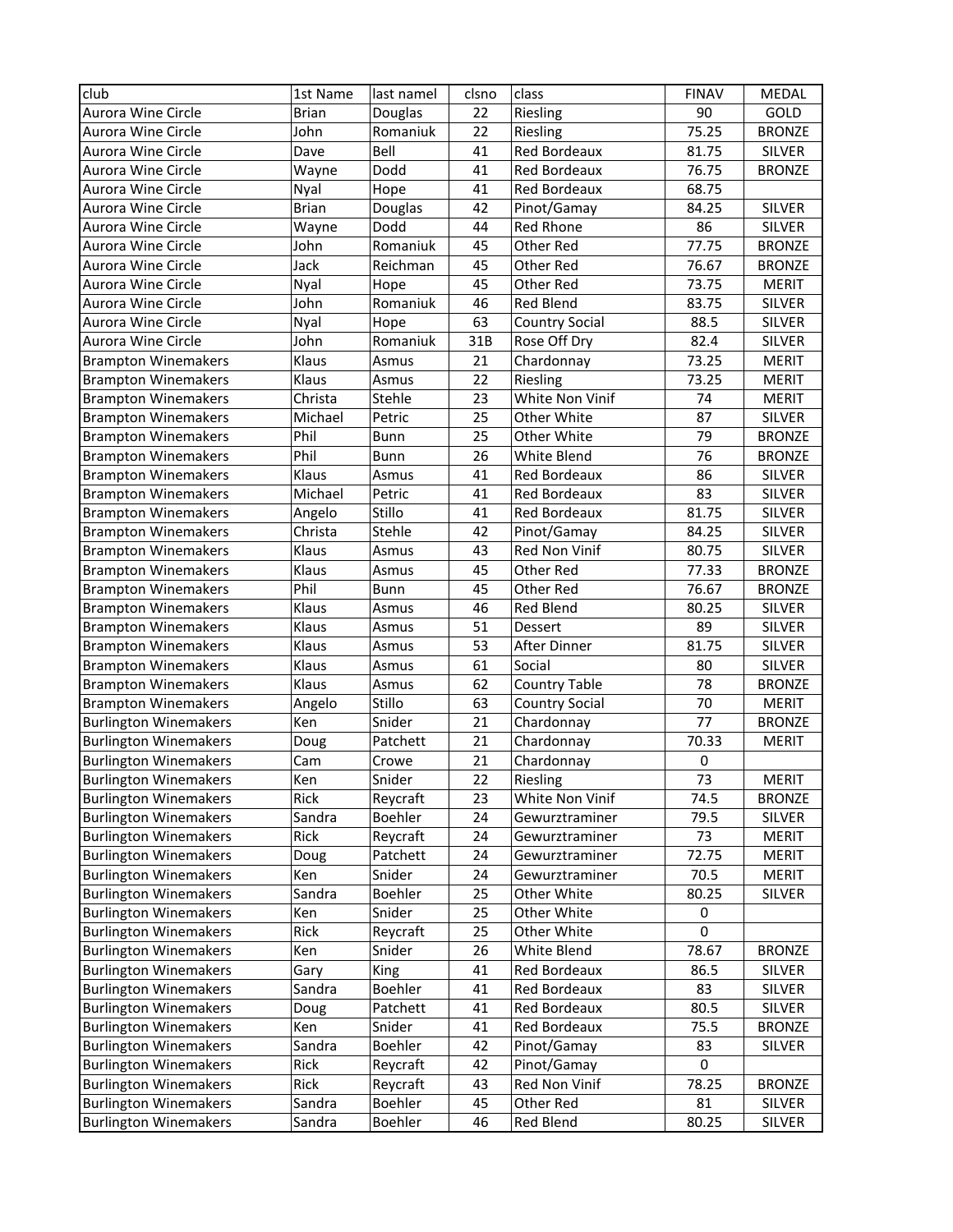| <b>Burlington Winemakers</b>      | Rick    | Reycraft             | 46  | <b>Red Blend</b>          | 75             | <b>BRONZE</b> |
|-----------------------------------|---------|----------------------|-----|---------------------------|----------------|---------------|
| <b>Burlington Winemakers</b>      | Ross    | Gosling              | 53  | After Dinner              | 78.75          | <b>BRONZE</b> |
| <b>Burlington Winemakers</b>      | Sandra  | Boehler              | 53  | After Dinner              | 77             | <b>BRONZE</b> |
| <b>Burlington Winemakers</b>      | Ross    | Gosling              | 62  | <b>Country Table</b>      | 76             | <b>BRONZE</b> |
| <b>Burlington Winemakers</b>      | Ross    | Gosling              | 64  | Sparkling Wine            | 75.4           | <b>BRONZE</b> |
| <b>Bytown Vintners</b>            | Michael | Charlebois           | 21  | Chardonnay                | 73.25          | <b>MERIT</b>  |
| <b>Bytown Vintners</b>            | Michael | Charlebois           | 22  | Riesling                  | 86             | SILVER        |
| <b>Bytown Vintners</b>            | Michael | Charlebois           | 25  | Other White               | 78.5           | <b>BRONZE</b> |
| <b>Bytown Vintners</b>            | Andreas | Hofstaetter          | 41  | Red Bordeaux              | 84             | <b>SILVER</b> |
| <b>Bytown Vintners</b>            | Michael | Charlebois           | 41  | Red Bordeaux              | 81.75          | <b>SILVER</b> |
| <b>Bytown Vintners</b>            | Michael | Charlebois           | 42  | Pinot/Gamay               | 82.5           | <b>SILVER</b> |
| <b>Bytown Vintners</b>            | Michael | Charlebois           | 44  | Red Rhone                 | 85.25          | SILVER        |
| <b>Bytown Vintners</b>            | Michael | Charlebois           | 45  | Other Red                 | 86.75          | SILVER        |
| <b>Bytown Vintners</b>            | Andreas | Hofstaetter          | 52  | Icewine Style             | 80.5           | <b>SILVER</b> |
| <b>Bytown Vintners</b>            | Michael | Charlebois           | 53  | After Dinner              | 80.25          | SILVER        |
| <b>Bytown Vintners</b>            | Michael | Charlebois           | 31B | Rose Off Dry              | 85.8           | SILVER        |
| <b>Capital Amateur Winemakers</b> | Mervin  | Quast                | 11  | Aperitif - Sherry         | 83.33          | <b>SILVER</b> |
| Capital Amateur Winemakers        | Mervin  | Quast                | 12  | Aperitif - Non-Sherry     | 72             | <b>MERIT</b>  |
| Capital Amateur Winemakers        | Mervin  | Quast                | 22  | Riesling                  | 83.25          | <b>SILVER</b> |
| Capital Amateur Winemakers        | David   | Kroetsch             | 22  | Riesling                  | 73.5           | <b>MERIT</b>  |
| Capital Amateur Winemakers        | Steven  | Quast                | 22  | Riesling                  | 72.75          | <b>MERIT</b>  |
| Capital Amateur Winemakers        | Mervin  | Quast                | 24  | Gewurztraminer            | 81.5           | <b>SILVER</b> |
| Capital Amateur Winemakers        | Steven  | Quast                | 24  | Gewurztraminer            | 80.5           | <b>SILVER</b> |
| <b>Capital Amateur Winemakers</b> | Mervin  | Quast                | 25  | Other White               | 87.25          | <b>SILVER</b> |
| Capital Amateur Winemakers        | Steven  | Quast                | 26  | White Blend               | 90.5           | GOLD          |
| Capital Amateur Winemakers        | Dick    | Clark                | 41  | Red Bordeaux              | 85.67          | SILVER        |
| Capital Amateur Winemakers        | Ken     | Morin                | 41  | Red Bordeaux              | 78.25          | <b>BRONZE</b> |
| Capital Amateur Winemakers        | Wayne   | Martin               | 41  | Red Bordeaux              | 77.5           | <b>BRONZE</b> |
| <b>Capital Amateur Winemakers</b> | Dick    | Clark                | 44  | Red Rhone                 | 84.5           | <b>SILVER</b> |
| Capital Amateur Winemakers        | Ken     | Morin                | 46  | Red Blend                 | 77             | <b>BRONZE</b> |
| <b>Capital Amateur Winemakers</b> | Mervin  | Quast                | 53  | After Dinner              | 90.67          | GOLD          |
| <b>Capital Amateur Winemakers</b> | Steven  | Quast                | 63  | <b>Country Social</b>     | 83.25          | <b>SILVER</b> |
| <b>Capital Amateur Winemakers</b> | Mervin  | Quast                | 64  | <b>Sparkling Wine</b>     | 87.6           | <b>SILVER</b> |
| <b>Capital Amateur Winemakers</b> | Mervin  | Quast                | 81  | Light Lager & Hybrid      | $\overline{2}$ | <b>SILVER</b> |
| Capital Amateur Winemakers        | Steven  | Quast                | 81  | Light Lager & Hybrid      | $\overline{2}$ | <b>SILVER</b> |
| Capital Amateur Winemakers        | Mervin  | Quast                | 82  | <b>Hop-Focused Beers</b>  | $\overline{2}$ | <b>SILVER</b> |
| Capital Amateur Winemakers        | Steven  | Quast                | 82  | <b>Hop-Focused Beers</b>  | $\mathbf 1$    | <b>BRONZE</b> |
| <b>Capital Amateur Winemakers</b> | Steven  | Quast                | 83  | Malt-Focused Beers        | $\overline{2}$ | SILVER        |
| <b>Capital Amateur Winemakers</b> | Mervin  | Quast                | 83  | <b>Malt-Focused Beers</b> | 1              | <b>BRONZE</b> |
| Capital Amateur Winemakers        | Mervin  | Quast                | 84  | Roasted & Smoked          | 3              | GOLD          |
| Capital Amateur Winemakers        | Steven  | Quast                | 84  | Roasted & Smoked          | 1              | <b>BRONZE</b> |
| Capital Amateur Winemakers        | Mervin  | Quast                | 85  | Belgian & Wheat           | 3              | GOLD          |
| <b>Capital Amateur Winemakers</b> | Steven  | Quast                | 85  | Belgian & Wheat           | 2              | SILVER        |
| <b>Capital Amateur Winemakers</b> | Mervin  | Quast                | 31B | Rose Off Dry              | 84.8           | SILVER        |
| <b>Capital Amateur Winemakers</b> | Steven  | Quast                | 31B | Rose Off Dry              | 83.4           | SILVER        |
| Central Toronto Wine Guild        | Sophie  | Hardman              | 12  | Aperitif - Non-Sherry     | 74             | <b>MERIT</b>  |
| Central Toronto Wine Guild        | Peter   | Bennell              | 21  | Chardonnay                | 76.33          | <b>BRONZE</b> |
| Central Toronto Wine Guild        | Peter   | Bennell              | 23  | White Non Vinif           | 76.25          | <b>BRONZE</b> |
| Central Toronto Wine Guild        | Charles | Fajgenbaum           | 23  | White Non Vinif           | 66.75          |               |
| Central Toronto Wine Guild        | Peter   | Bennell              | 24  | Gewurztraminer            | 81             | <b>SILVER</b> |
| Central Toronto Wine Guild        | Charles | Fajgenbaum           | 25  | Other White               | 87             | <b>SILVER</b> |
| Central Toronto Wine Guild        | Peter   | Bennell              | 26  | White Blend               | 77             | <b>BRONZE</b> |
| Central Toronto Wine Guild        | Mike    | Hodson               | 41  | Red Bordeaux              | 81.75          | SILVER        |
| Central Toronto Wine Guild        | Ross    |                      | 45  | Other Red                 | 78.25          |               |
|                                   |         | Partridge<br>Bennell | 46  |                           | 69             | <b>BRONZE</b> |
| Central Toronto Wine Guild        | Peter   |                      |     | Red Blend                 |                |               |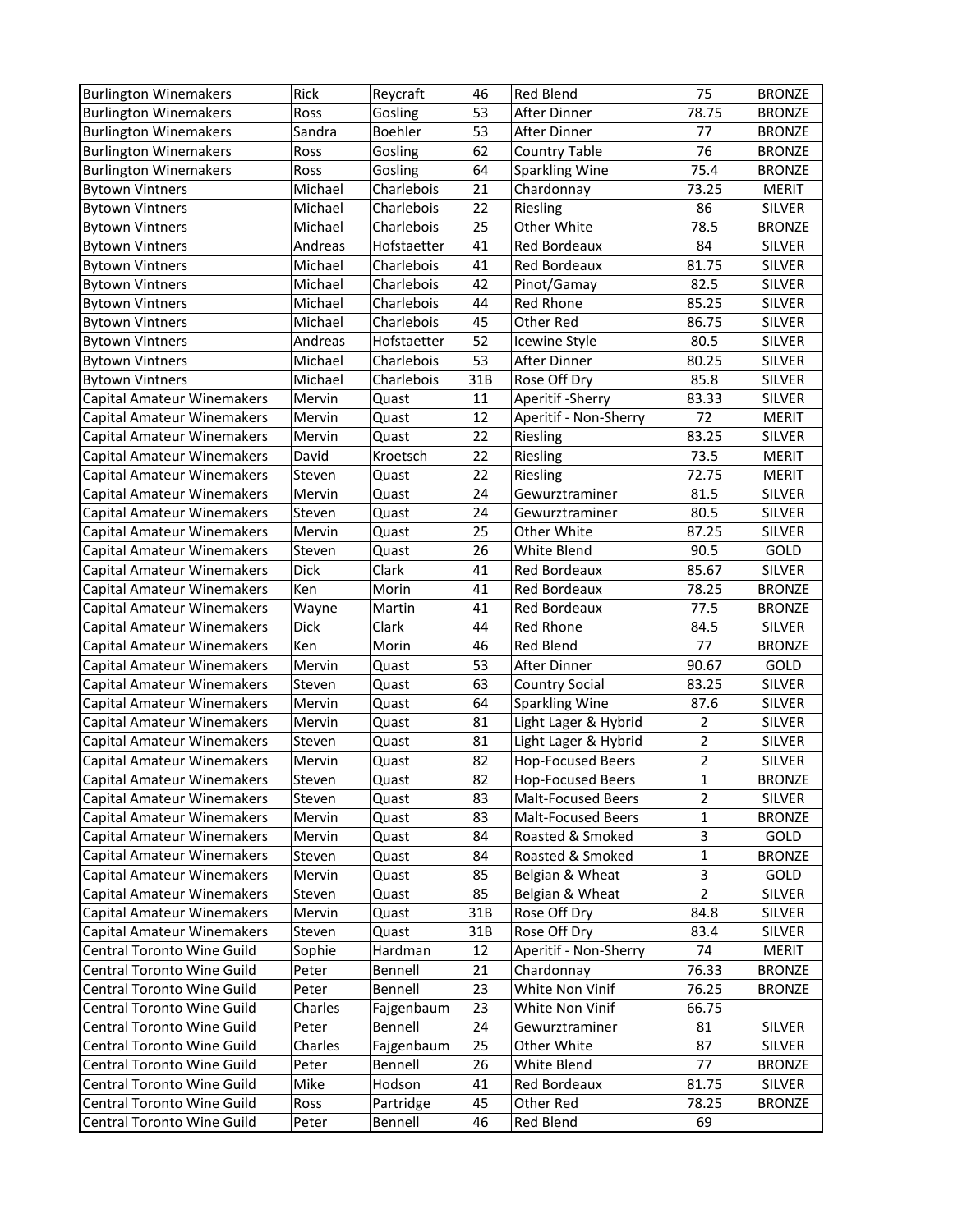| Central Toronto Wine Guild        | Peter         | Bennell                | 51       | Dessert                   | 70.25          | <b>MERIT</b>           |
|-----------------------------------|---------------|------------------------|----------|---------------------------|----------------|------------------------|
| Central Toronto Wine Guild        | Peter         | Bennell                | 53       | After Dinner              | 74             | <b>MERIT</b>           |
| <b>Central Toronto Wine Guild</b> | Charles       | Fajgenbaum             | 62       | <b>Country Table</b>      | 71.5           | <b>MERIT</b>           |
| Central Toronto Wine Guild        | Charles       | Fajgenbaum             | 83       | <b>Malt-Focused Beers</b> | $\mathbf{1}$   | <b>BRONZE</b>          |
| Central Toronto Wine Guild        | Greg          | Simpson                | 83       | <b>Malt-Focused Beers</b> | $\mathbf{1}$   | <b>BRONZE</b>          |
| Central Toronto Wine Guild        | Scott         | Fitches                | 85       | Belgian & Wheat           | $\overline{2}$ | <b>SILVER</b>          |
| Georgetown Vintners               | Ray           | Shier                  | 21       | Chardonnay                | 83             | <b>SILVER</b>          |
| Georgetown Vintners               | Ray           | Shier                  | 22       | Riesling                  | 74             | <b>MERIT</b>           |
| Georgetown Vintners               | Ray           | Shier                  | 23       | White Non Vinif           | 82.25          | <b>SILVER</b>          |
| Georgetown Vintners               | Peter         | Philpott               | 24       | Gewurztraminer            | 72.25          | <b>MERIT</b>           |
| Georgetown Vintners               | Ray           | Shier                  | 25       | Other White               | 79             | <b>BRONZE</b>          |
| Georgetown Vintners               | Ray           | Shier                  | 41       | Red Bordeaux              | 92.5           | GOLD                   |
| Georgetown Vintners               | Don           | Osmond                 | 41       | Red Bordeaux              | 77.67          | <b>BRONZE</b>          |
| Georgetown Vintners               | Ray           | Shier                  | 44       | Red Rhone                 | 81.5           | SILVER                 |
| Georgetown Vintners               | Peter         | Philpott               | 44       | Red Rhone                 | 73             | <b>MERIT</b>           |
| Georgetown Vintners               | Don           | Osmond                 | 51       | Dessert                   | 81             | SILVER                 |
| <b>Grey T Fermenters</b>          | Bernie        | Range                  | 25       | Other White               | 78.5           | <b>BRONZE</b>          |
| <b>Grey T Fermenters</b>          | Pat           | Godin                  | 41       | Red Bordeaux              | 77.25          | <b>BRONZE</b>          |
| <b>Grey T Fermenters</b>          | Bernie        | Range                  | 44       | Red Rhone                 | 77.5           | <b>BRONZE</b>          |
| <b>Grey T Fermenters</b>          | Ted           | Loughead               | 45       | Other Red                 | 83.25          | SILVER                 |
| <b>Grey T Fermenters</b>          | Jim           | Brown                  | 45       | Other Red                 | 81             | SILVER                 |
| <b>Grey T Fermenters</b>          | Ted           | Loughead               | 46       | Red Blend                 | 81.75          | SILVER                 |
| <b>Grey T Fermenters</b>          | Bernie        | Range                  | 46       | Red Blend                 | 80             | SILVER                 |
| <b>Grey T Fermenters</b>          | Bernie        | Range                  | 62       | <b>Country Table</b>      | 78.5           | <b>BRONZE</b>          |
| <b>Grey T Fermenters</b>          | Jim           | Brown                  | 62       | <b>Country Table</b>      | 77             | <b>BRONZE</b>          |
| <b>Grey T Fermenters</b>          | Pat           | Godin                  | 63       | <b>Country Social</b>     | 79.5           | <b>SILVER</b>          |
| <b>Grey T Fermenters</b>          | Bernie        | Range                  | 31B      | Rose Off Dry              | $\mathbf 0$    |                        |
| Growwine                          | Rick          | Wagner                 | 22       | Riesling                  | 79.75          | <b>SILVER</b>          |
| Growwine                          | Paul          | Ward                   | 24       | Gewurztraminer            | 73.25          | <b>MERIT</b>           |
| Growwine                          | Paul          | Ward                   | 41       | Red Bordeaux              | 82.75          | <b>SILVER</b>          |
| Growwine                          | Paul          | Ward                   | 42       | Pinot/Gamay               | 78.25          | <b>BRONZE</b>          |
| Growwine                          | Jarmo         | Saari                  | 43       | Red Non Vinif             | 80             | <b>SILVER</b>          |
| Growwine                          | Paul          | Ward                   | 46       | Red Blend                 | 76.33          | <b>BRONZE</b>          |
| Growwine                          | Jarmo         | Saari                  | 62       | <b>Country Table</b>      | 77.75          | <b>BRONZE</b>          |
| Growwine                          | Paul          | Ward                   | 63       | <b>Country Social</b>     | 72             | <b>MERIT</b>           |
| <b>Humber Valley Vintners</b>     | Michael       | East                   | 21       | Chardonnay                | 81.25          | SILVER                 |
| Humber Valley Vintners            | John          | Dunlop                 | 41       | Red Bordeaux              | 82.25          | SILVER                 |
| <b>Humber Valley Vintners</b>     | Tom           | Wood                   | 41       | Red Bordeaux              | 80.75          | <b>SILVER</b>          |
| <b>Humber Valley Vintners</b>     | lan           | Short                  | 41       | Red Bordeaux              | 78.75          | <b>BRONZE</b>          |
| <b>Humber Valley Vintners</b>     | Michael       | East                   | 41       | Red Bordeaux              | 73.75          | <b>MERIT</b>           |
| <b>Humber Valley Vintners</b>     | Tom           | Wood                   | 42       | Pinot/Gamay               | 79.25          | <b>BRONZE</b>          |
| <b>Humber Valley Vintners</b>     | lan           | Short                  | 44       | Red Rhone                 | 75.5           | <b>BRONZE</b>          |
| <b>Humber Valley Vintners</b>     | Tom           | Wood                   | 44       | Red Rhone                 | 0              |                        |
| <b>Humber Valley Vintners</b>     | John          | Dunlop                 | 46       | Red Blend                 | 84.33          | SILVER                 |
| <b>Humber Valley Vintners</b>     | Tom           | Wood                   | 53       | After Dinner              | 78.67          | <b>BRONZE</b>          |
| Kawartha Krushers                 | Jim           | Lloyd                  | 12       | Aperitif - Non-Sherry     | 90.33          | GOLD                   |
| Kawartha Krushers                 | Tino          | Montopoli              | 21       | Chardonnay                | 83.5           | SILVER                 |
| Kawartha Krushers                 | John          | DeLagran               | 21       | Chardonnay                | 81.5           | <b>SILVER</b>          |
| Kawartha Krushers                 | Jim           |                        |          |                           |                |                        |
| Kawartha Krushers                 | Jim           | Lloyd<br>Lloyd         | 21<br>22 | Chardonnay<br>Riesling    | 81.33<br>71.75 | <b>SILVER</b><br>MERIT |
|                                   |               | McClelland             |          | White Non Vinif           |                |                        |
| Kawartha Krushers                 | <b>Burton</b> |                        | 23       |                           | 86.25          | SILVER                 |
| Kawartha Krushers                 | Manfred       | Hecke                  | 23       | White Non Vinif           | 82.75          | <b>SILVER</b>          |
| Kawartha Krushers                 | John          | DeLagran               | 23       | White Non Vinif           | 82             | SILVER                 |
| Kawartha Krushers                 | Barry         | Mitchell<br>McClelland | 23       | White Non Vinif           | 69.75<br>70    | <b>MERIT</b>           |
| Kawartha Krushers                 | Burton        |                        | 24       | Gewurztraminer            |                | <b>MERIT</b>           |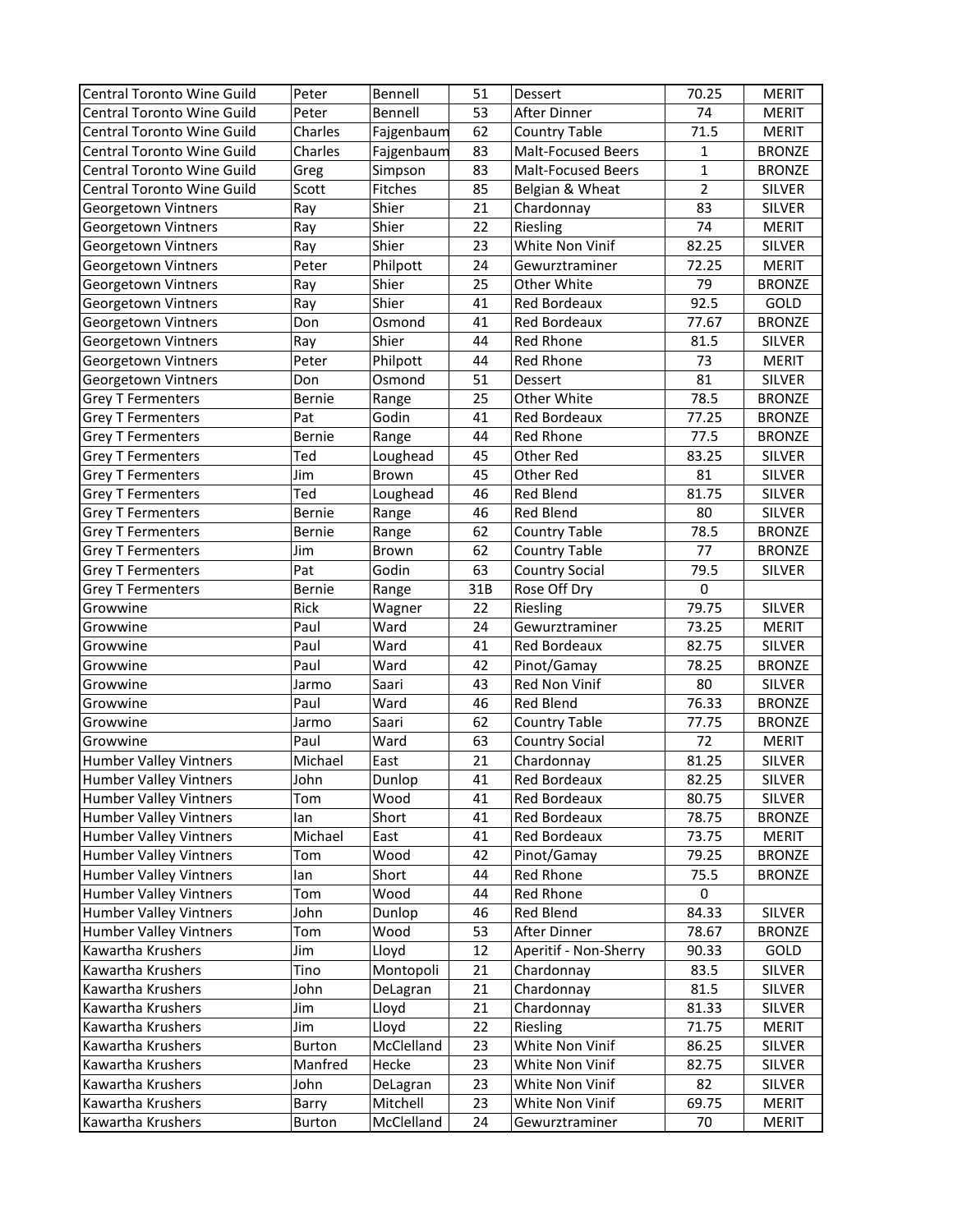| Kawartha Krushers           | Jim           | Lloyd                 | 25 | Other White           | 83             | <b>SILVER</b> |
|-----------------------------|---------------|-----------------------|----|-----------------------|----------------|---------------|
| Kawartha Krushers           | Burton        | McClelland            | 25 | Other White           | 81.5           | <b>SILVER</b> |
| Kawartha Krushers           | John          | DeLagran              | 25 | Other White           | 69.5           | <b>MERIT</b>  |
| Kawartha Krushers           | John          | DeLagran              | 26 | White Blend           | 83.5           | SILVER        |
| Kawartha Krushers           | Burton        | McClelland            | 26 | White Blend           | 80             | SILVER        |
| Kawartha Krushers           | Terry         | McCall                | 41 | Red Bordeaux          | 90.25          | GOLD          |
| Kawartha Krushers           | Tino          | Montopoli             | 41 | Red Bordeaux          | 87.75          | <b>SILVER</b> |
| Kawartha Krushers           | Jim           | Lloyd                 | 41 | Red Bordeaux          | 81.67          | <b>SILVER</b> |
| Kawartha Krushers           | <b>Burton</b> | McClelland            | 42 | Pinot/Gamay           | 87.5           | <b>SILVER</b> |
| Kawartha Krushers           | Jim           | Lloyd                 | 42 | Pinot/Gamay           | 82             | <b>SILVER</b> |
| Kawartha Krushers           | John          | DeLagran              | 42 | Pinot/Gamay           | 80.25          | <b>SILVER</b> |
| Kawartha Krushers           | <b>Burton</b> | McClelland            | 43 | Red Non Vinif         | 85.67          | SILVER        |
| Kawartha Krushers           | Jim           | Lloyd                 | 44 | Red Rhone             | 87.5           | SILVER        |
| Kawartha Krushers           | John          | DeLagran              | 44 | Red Rhone             | 85.5           | SILVER        |
| Kawartha Krushers           | <b>Burton</b> | McClelland            | 44 | Red Rhone             | 83.33          | SILVER        |
| Kawartha Krushers           | Burton        | McClelland            | 45 | Other Red             | 91.25          | GOLD          |
| Kawartha Krushers           | Jim           | Lloyd                 | 46 | Red Blend             | 84.75          | SILVER        |
| Kawartha Krushers           | <b>Burton</b> | McClelland            | 46 | Red Blend             | 83.5           | SILVER        |
| Kawartha Krushers           | John          |                       | 46 | <b>Red Blend</b>      | 82.67          | SILVER        |
|                             |               | DeLagran<br>Montopoli | 46 | Red Blend             | 74.67          | <b>BRONZE</b> |
| Kawartha Krushers           | Tino          |                       |    |                       |                |               |
| Kawartha Krushers           | Tino          | Montopoli             | 52 | <b>Icewine Style</b>  | 83             | <b>SILVER</b> |
| Kawartha Krushers           | Burton        | McClelland            | 53 | After Dinner          | 86.67          | SILVER        |
| Kawartha Krushers           | Manfred       | Hecke                 | 61 | Social                | 81.67          | SILVER        |
| Kawartha Krushers           | <b>Burton</b> | McClelland            | 63 | <b>Country Social</b> | 85             | SILVER        |
| Kawartha Krushers           | <b>Burton</b> | McClelland            | 64 | <b>Sparkling Wine</b> | 81.4           | SILVER        |
| Kawartha Krushers           | <b>Burton</b> | McClelland            | 84 | Roasted & Smoked      | $\overline{2}$ | SILVER        |
| K-W Winemakers Guild        | Steve         | McDonald              | 11 | Aperitif - Sherry     | 92.33          | GOLD          |
| K-W Winemakers Guild        | Don           | Panagapka             | 11 | Aperitif - Sherry     | 85.67          | SILVER        |
| K-W Winemakers Guild        | <b>Bruce</b>  | MacLaurin             | 12 | Aperitif - Non-Sherry | 86             | <b>SILVER</b> |
| K-W Winemakers Guild        | Don           | Panagapka             | 12 | Aperitif - Non-Sherry | 80.67          | <b>SILVER</b> |
| K-W Winemakers Guild        | Steve         | McDonald              | 12 | Aperitif - Non-Sherry | 73.33          | <b>MERIT</b>  |
| K-W Winemakers Guild        | Mat           | Vaughan               | 12 | Aperitif - Non-Sherry | 68.33          |               |
| K-W Winemakers Guild        | Mat           | Vaughan               | 21 | Chardonnay            | 90.75          | GOLD          |
| <b>K-W Winemakers Guild</b> | David         | Sykes                 | 21 | Chardonnay            | 85.5           | <b>SILVER</b> |
| K-W Winemakers Guild        | Don           | Panagapka             | 21 | Chardonnay            | 82             | <b>SILVER</b> |
| K-W Winemakers Guild        | Steve         | McDonald              | 21 | Chardonnay            | 79             | <b>BRONZE</b> |
| K-W Winemakers Guild        | <b>Bruce</b>  | MacLaurin             | 21 | Chardonnay            | 78             | <b>BRONZE</b> |
| K-W Winemakers Guild        | Norm          | Falk                  | 21 | Chardonnay            | 77.5           | <b>BRONZE</b> |
| K-W Winemakers Guild        | Rob           | Fukudome              | 21 | Chardonnay            | 68.33          |               |
| K-W Winemakers Guild        | Steve         | McDonald              | 22 | Riesling              | 79.75          | SILVER        |
| K-W Winemakers Guild        | Don           | Panagapka             | 22 | Riesling              | 79.75          | SILVER        |
| K-W Winemakers Guild        | Mat           | Vaughan               | 22 | Riesling              | 78.75          | <b>BRONZE</b> |
| K-W Winemakers Guild        | Rob           | Fukudome              | 22 | Riesling              | 78.5           | <b>BRONZE</b> |
| K-W Winemakers Guild        | <b>Bruce</b>  | MacLaurin             | 22 | Riesling              | 72.5           | <b>MERIT</b>  |
| K-W Winemakers Guild        | Steve         | McDonald              | 23 | White Non Vinif       | 80.75          | <b>SILVER</b> |
| <b>K-W Winemakers Guild</b> | Mat           | Vaughan               | 23 | White Non Vinif       | 78.25          | <b>BRONZE</b> |
| K-W Winemakers Guild        | Steve         | McDonald              | 24 | Gewurztraminer        | 87.25          | <b>SILVER</b> |
| K-W Winemakers Guild        | Mat           | Vaughan               | 24 | Gewurztraminer        | 81             | <b>SILVER</b> |
| K-W Winemakers Guild        | Norm          | Falk                  | 24 | Gewurztraminer        | 76.67          | <b>BRONZE</b> |
| K-W Winemakers Guild        | <b>Bruce</b>  | MacLaurin             | 24 | Gewurztraminer        | 72.5           | MERIT         |
| K-W Winemakers Guild        | Don           | Panagapka             | 24 | Gewurztraminer        | 71.75          | <b>MERIT</b>  |
| <b>K-W Winemakers Guild</b> | Steve         | McDonald              | 25 | Other White           | 86.25          | SILVER        |
| <b>K-W Winemakers Guild</b> | <b>Bruce</b>  | MacLaurin             | 25 | Other White           | 81             | SILVER        |
| <b>K-W Winemakers Guild</b> | Norm          | Falk                  | 25 | Other White           | 78.25          | <b>BRONZE</b> |
| K-W Winemakers Guild        | Mat           | Vaughan               | 25 | Other White           | 77             | <b>BRONZE</b> |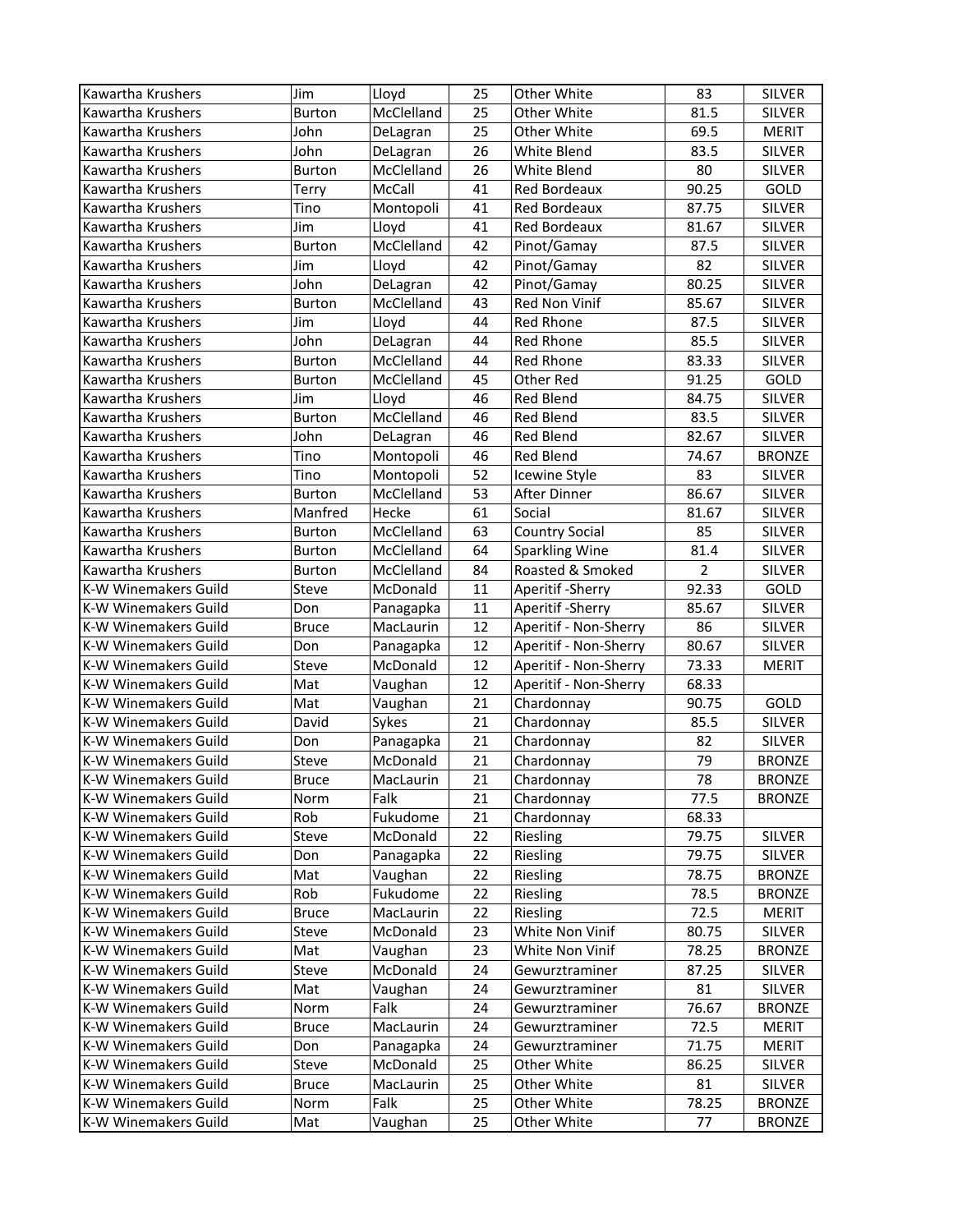| K-W Winemakers Guild                         | Don          | Panagapka           | 25       | Other White                   | 72.25        | <b>MERIT</b>  |
|----------------------------------------------|--------------|---------------------|----------|-------------------------------|--------------|---------------|
| K-W Winemakers Guild                         | Don          | Panagapka           | 26       | White Blend                   | 89.75        | GOLD          |
| K-W Winemakers Guild                         | Steve        | McDonald            | 26       | White Blend                   | 86.25        | <b>SILVER</b> |
| K-W Winemakers Guild                         | <b>Bruce</b> | MacLaurin           | 26       | White Blend                   | 81.25        | SILVER        |
| K-W Winemakers Guild                         | Mat          | Vaughan             | 26       | White Blend                   | 74.25        | <b>MERIT</b>  |
| <b>K-W Winemakers Guild</b>                  | Norn         | Falk                | 26       | White Blend                   | 66.25        |               |
| K-W Winemakers Guild                         | Steve        | McDonald            | 41       | <b>Red Bordeaux</b>           | 91           | GOLD          |
| <b>K-W Winemakers Guild</b>                  | <b>Bruce</b> | MacLaurin           | 41       | <b>Red Bordeaux</b>           | 87.75        | <b>SILVER</b> |
| K-W Winemakers Guild                         | Don          | Panagapka           | 41       | <b>Red Bordeaux</b>           | 86.25        | <b>SILVER</b> |
| K-W Winemakers Guild                         | Mat          | Vaughan             | 41       | Red Bordeaux                  | 84.75        | <b>SILVER</b> |
| K-W Winemakers Guild                         | Pete         | Mason               | 41       | <b>Red Bordeaux</b>           | 81.25        | <b>SILVER</b> |
| K-W Winemakers Guild                         | Norm         | Fallk               | 41       | <b>Red Bordeaux</b>           | 80.5         | <b>SILVER</b> |
| K-W Winemakers Guild                         | <b>Bruce</b> | MacLaurin           | 42       | Pinot/Gamay                   | 91.5         | GOLD          |
| K-W Winemakers Guild                         | Steve        | McDonald            | 42       | Pinot/Gamay                   | 85           | <b>SILVER</b> |
| K-W Winemakers Guild                         | Norm         | Falk                | 42       | Pinot/Gamay                   | 78.5         | <b>BRONZE</b> |
| K-W Winemakers Guild                         | Steve        | McDonald            | 43       | Red Non Vinif                 | 84           | SILVER        |
| K-W Winemakers Guild                         | Don          | Panagapka           | 43       | Red Non Vinif                 | 78           | <b>BRONZE</b> |
| K-W Winemakers Guild                         | Steve        | McDonald            | 44       | Red Rhone                     | 90.25        | GOLD          |
| K-W Winemakers Guild                         | <b>Bruce</b> | MacLaurin           | 44       | Red Rhone                     | 85.5         | <b>SILVER</b> |
| K-W Winemakers Guild                         | Don          | Panagapka           | 44       | <b>Red Rhone</b>              | 81           | <b>SILVER</b> |
| K-W Winemakers Guild                         | Norm         | Falk                | 44       | Red Rhone                     | 79.25        | <b>BRONZE</b> |
| K-W Winemakers Guild                         | Mat          | Vaughan             | 44       | Red Rhone                     | 78.75        | <b>BRONZE</b> |
| K-W Winemakers Guild                         | <b>Bruce</b> | MacLaurin           | 45       | Other Red                     | 90.5         | GOLD          |
| K-W Winemakers Guild                         | Norm         | Falk                | 45       | Other Red                     | 85.5         | <b>SILVER</b> |
| K-W Winemakers Guild                         | Steve        | McDonald            | 45       | Other Red                     | 82.75        | SILVER        |
| K-W Winemakers Guild                         | Don          |                     |          |                               | 78.25        | <b>BRONZE</b> |
| K-W Winemakers Guild                         | Mat          | Panagapka           | 45<br>45 | Other Red<br>Other Red        | 74           | <b>MERIT</b>  |
|                                              | Rob          | Vaughan<br>Fukudome |          |                               |              |               |
| K-W Winemakers Guild                         |              | Falk                | 45       | Other Red                     | 72.5<br>90.5 | <b>MERIT</b>  |
| K-W Winemakers Guild                         | Norm         |                     | 46       | Red Blend<br><b>Red Blend</b> |              | GOLD<br>GOLD  |
| K-W Winemakers Guild                         | <b>Bruce</b> | MacLaurin           | 46<br>46 | <b>Red Blend</b>              | 90.25<br>84  |               |
| K-W Winemakers Guild                         | Mat          | Vaughan             |          |                               |              | <b>SILVER</b> |
| K-W Winemakers Guild                         | Don          | Panagapka           | 46       | <b>Red Blend</b><br>Red Blend | 83.25        | <b>SILVER</b> |
| K-W Winemakers Guild<br>K-W Winemakers Guild | Steve        | McDonald            | 46<br>46 | <b>Red Blend</b>              | 81.75        | <b>SILVER</b> |
|                                              | Pete         | Mason               |          |                               | 80.33        | <b>SILVER</b> |
| K-W Winemakers Guild                         | Rob          | Fukudome            | 46       | Red Blend                     | 77.33        | <b>BRONZE</b> |
| K-W Winemakers Guild                         | <b>Bruce</b> | MacLaurin           | 51       | Dessert                       | 85.5         | <b>SILVER</b> |
| K-W Winemakers Guild                         | Mat          | Vaughan             | 51       | Dessert                       | 84.33        | <b>SILVER</b> |
| K-W Winemakers Guild                         | Steve        | McDonald            | 51       | Dessert                       | 81.33        | <b>SILVER</b> |
| K-W Winemakers Guild                         | Norm         | Falk                | 51       | Dessert                       | 72.33        | <b>MERIT</b>  |
| K-W Winemakers Guild                         | Don          | Panagapka           | 51       | Dessert                       | $\mathbf 0$  |               |
| K-W Winemakers Guild                         | Norm         | Falk                | 52       | Icewine Style                 | 90.75        | GOLD          |
| K-W Winemakers Guild                         | Steve        | McDonald            | 52       | Icewine Style                 | 90.75        | GOLD          |
| <b>K-W Winemakers Guild</b>                  | Don          | Panagapka           | 52       | <b>Icewine Style</b>          | 79.5         | SILVER        |
| K-W Winemakers Guild                         | <b>Bruce</b> | MacLaurin           | 52       | Icewine Style                 | 75           | <b>BRONZE</b> |
| K-W Winemakers Guild                         | Mat          | Vaughan             | 52       | Icewine Style                 | 69           |               |
| K-W Winemakers Guild                         | Steve        | McDonald            | 53       | After Dinner                  | 92.75        | GOLD          |
| K-W Winemakers Guild                         | Norm         | Falk                | 53       | After Dinner                  | 91.33        | GOLD          |
| K-W Winemakers Guild                         | <b>Bruce</b> | MacLaurin           | 53       | After Dinner                  | 84.25        | <b>SILVER</b> |
| K-W Winemakers Guild                         | Don          | Panagapka           | 53       | After Dinner                  | 83           | <b>SILVER</b> |
| K-W Winemakers Guild                         | Steve        | McDonald            | 61       | Social                        | 83.67        | SILVER        |
| K-W Winemakers Guild                         | Don          | Panagapka           | 61       | Social                        | 81           | <b>SILVER</b> |
| K-W Winemakers Guild                         | Steve        | McDonald            | 62       | <b>Country Table</b>          | 86           | <b>SILVER</b> |
| K-W Winemakers Guild                         | <b>Bruce</b> | MacLaurin           | 63       | <b>Country Social</b>         | 92.5         | GOLD          |
| <b>K-W Winemakers Guild</b>                  | Steve        | McDonald            | 63       | <b>Country Social</b>         | 91.25        | GOLD          |
| K-W Winemakers Guild                         | Norm         | Falk                | 63       | Country Social                | 78           | <b>BRONZE</b> |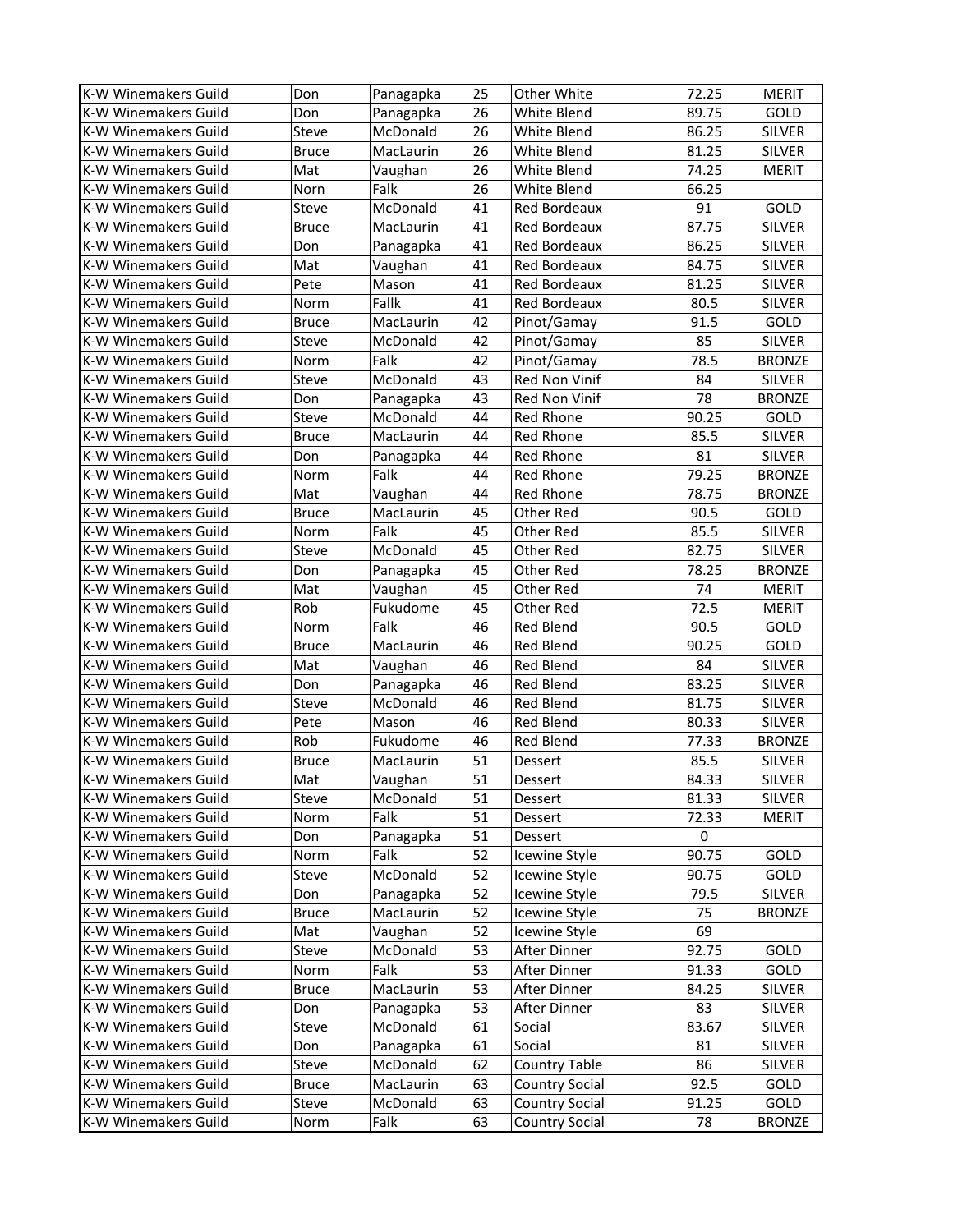| K-W Winemakers Guild        | Don          | Panagapka       | 63  | <b>Country Social</b>     | 77.2           | <b>BRONZE</b> |
|-----------------------------|--------------|-----------------|-----|---------------------------|----------------|---------------|
| <b>K-W Winemakers Guild</b> | Mat          | Vaughan         | 64  | <b>Sparkling Wine</b>     | 88.4           | <b>SILVER</b> |
| <b>K-W Winemakers Guild</b> | <b>Bruce</b> | MacLaurin       | 64  | <b>Sparkling Wine</b>     | 86.6           | <b>SILVER</b> |
| <b>K-W Winemakers Guild</b> | Rob          | Fukudome        | 64  | <b>Sparkling Wine</b>     | 79.8           | <b>SILVER</b> |
| <b>K-W Winemakers Guild</b> | Don          | Panagapka       | 64  | <b>Sparkling Wine</b>     | 70.2           | <b>MERIT</b>  |
| K-W Winemakers Guild        | David        | Sykes           | 81  | Light Lager & Hybrid      | $\overline{2}$ | <b>SILVER</b> |
| <b>K-W Winemakers Guild</b> | Mat          | Vaughan         | 81  | Light Lager & Hybrid      | $\overline{2}$ | <b>SILVER</b> |
| K-W Winemakers Guild        | <b>Bruce</b> | MacLaurin       | 81  | Light Lager & Hybrid      | $\mathbf{1}$   | <b>BRONZE</b> |
| <b>K-W Winemakers Guild</b> | <b>Bruce</b> | MacLaurin       | 82  | <b>Hop-Focused Beers</b>  | $\overline{2}$ | SILVER        |
| K-W Winemakers Guild        | David        | Sykes           | 82  | <b>Hop-Focused Beers</b>  | $\overline{2}$ | SILVER        |
| K-W Winemakers Guild        | Mat          | Vaughan         | 82  | Hop-Focused Beers         | $\overline{2}$ | SILVER        |
| <b>K-W Winemakers Guild</b> | Norm         | Falk            | 82  | Hop-Focused Beers         | $\mathbf{1}$   | <b>BRONZE</b> |
| K-W Winemakers Guild        | Rob          | Fukudome        | 83  | <b>Malt-Focused Beers</b> | $\mathbf{1}$   | <b>BRONZE</b> |
| K-W Winemakers Guild        | <b>Bruce</b> | MacLaurin       | 83  | <b>Malt-Focused Beers</b> | $\mathbf{1}$   | <b>BRONZE</b> |
| K-W Winemakers Guild        | David        | Sykes           | 83  | <b>Malt-Focused Beers</b> | $\mathbf{1}$   | <b>BRONZE</b> |
| <b>K-W Winemakers Guild</b> | <b>Bruce</b> | MacLaurin       | 84  | Roasted & Smoked          | $\mathbf{1}$   | <b>BRONZE</b> |
| K-W Winemakers Guild        | David        | Sykes           | 84  | Roasted & Smoked          | $\mathbf{1}$   | <b>BRONZE</b> |
| K-W Winemakers Guild        | <b>Bruce</b> | MacLaurin       | 85  | Belgian & Wheat           | $\overline{2}$ | <b>SILVER</b> |
| K-W Winemakers Guild        | David        | Sykes           | 85  | Belgian & Wheat           | $\overline{2}$ | SILVER        |
| <b>K-W Winemakers Guild</b> | Steve        | McDonald        | 31A | Rose Dry                  | 90.75          | GOLD          |
| <b>K-W Winemakers Guild</b> | Don          | Panagapka       | 31A | Rose Dry                  | 85.2           | SILVER        |
| K-W Winemakers Guild        | Rob          | Fukudome        | 31A | Rose Dry                  | 79.4           | <b>BRONZE</b> |
| K-W Winemakers Guild        | Mat          | Vaughan         | 31A | Rose Dry                  | 78.6           | <b>BRONZE</b> |
| <b>K-W Winemakers Guild</b> | <b>Bruce</b> | MacLaurin       | 31A | Rose Dry                  | 76.5           | <b>BRONZE</b> |
| K-W Winemakers Guild        | Norm         | Falk            | 31A | Rose Dry                  | 65.5           |               |
| Lakeview Wine Club          | Dominic      | lerullo         | 21  | Chardonnay                | 68.25          |               |
| Lakeview Wine Club          | Manny        | Arruda          | 22  | Riesling                  | 78.75          | <b>BRONZE</b> |
| Lakeview Wine Club          | Peter        | Gatto           | 22  | Riesling                  | $\mathbf 0$    |               |
| Lakeview Wine Club          | Manny        | Arruda          | 23  | White Non Vinif           | 79             | <b>BRONZE</b> |
| Lakeview Wine Club          | Dominic      | lerullo         | 25  | Other White               | 73.5           | <b>MERIT</b>  |
| Lakeview Wine Club          | Jeremy       | Fedorsen        | 41  | Red Bordeaux              | 85.5           | <b>SILVER</b> |
| Lakeview Wine Club          | Maurice      | Bettelli        | 41  | Red Bordeaux              | 85             | SILVER        |
| Lakeview Wine Club          | John         | Ciardullo       | 41  | Red Bordeaux              | 83             | <b>SILVER</b> |
| Lakeview Wine Club          | Rob          | <b>Boniface</b> | 41  | Red Bordeaux              | 78.5           | <b>BRONZE</b> |
| Lakeview Wine Club          | Manny        | Arruda          | 41  | Red Bordeaux              | 78.25          | <b>BRONZE</b> |
| Lakeview Wine Club          | Peter        | Gatto           | 41  | Red Bordeaux              | 74.25          | <b>MERIT</b>  |
| Lakeview Wine Club          | Manny        | Arruda          | 42  | Pinot/Gamay               | 86.5           | <b>SILVER</b> |
| Lakeview Wine Club          | Peter        | Gatto           | 43  | Red Non Vinif             | 78.5           | <b>BRONZE</b> |
| Lakeview Wine Club          | John         | Caldeira        | 44  | Red Rhone                 | 81.75          | SILVER        |
| Lakeview Wine Club          | Jeremy       | Fedorsen        | 44  | Red Rhone                 | 80.67          | <b>SILVER</b> |
| Lakeview Wine Club          | Rob          | <b>Boniface</b> | 45  | Other Red                 | 90.67          | GOLD          |
| Lakeview Wine Club          | Manny        | Arruda          | 45  | Other Red                 | 82.75          | <b>SILVER</b> |
| Lakeview Wine Club          | Maurice      | Bettelli        | 45  | Other Red                 | 80.5           | <b>SILVER</b> |
| Lakeview Wine Club          | John         | Caldeira        | 45  | Other Red                 | 76.25          | <b>BRONZE</b> |
| Lakeview Wine Club          | Dominic      | lerullo         | 45  | Other Red                 | 71.33          | MERIT         |
| Lakeview Wine Club          | John         | Ciardullo       | 46  | Red Blend                 | 83.25          | SILVER        |
| Lakeview Wine Club          | Maurice      | Bettelli        | 46  | Red Blend                 | 77.75          | <b>BRONZE</b> |
| Lakeview Wine Club          | John         | Caldeira        | 46  | Red Blend                 | 77.67          | <b>BRONZE</b> |
| Lakeview Wine Club          | Peter        | Gatto           | 46  | Red Blend                 | 75.5           | <b>BRONZE</b> |
| Lakeview Wine Club          | Dominic      | lerullo         | 46  | Red Blend                 | 73             | MERIT         |
| Lakeview Wine Club          | Manny        | Arruda          | 53  | After Dinner              | 90.5           | GOLD          |
| Lakeview Wine Club          | Dominic      | lerullo         | 53  | After Dinner              | 83.67          | <b>SILVER</b> |
| Lakeview Wine Club          | Dominic      | lerullo         | 61  | Social                    | 81             | <b>SILVER</b> |
| Lakeview Wine Club          | John         | Caldeira        | 31A | Rose Dry                  | 77.75          | <b>BRONZE</b> |
| London Wine Pros            | Stewart      | Wood            | 11  | Aperitif - Sherry         | 69.67          | MERIT         |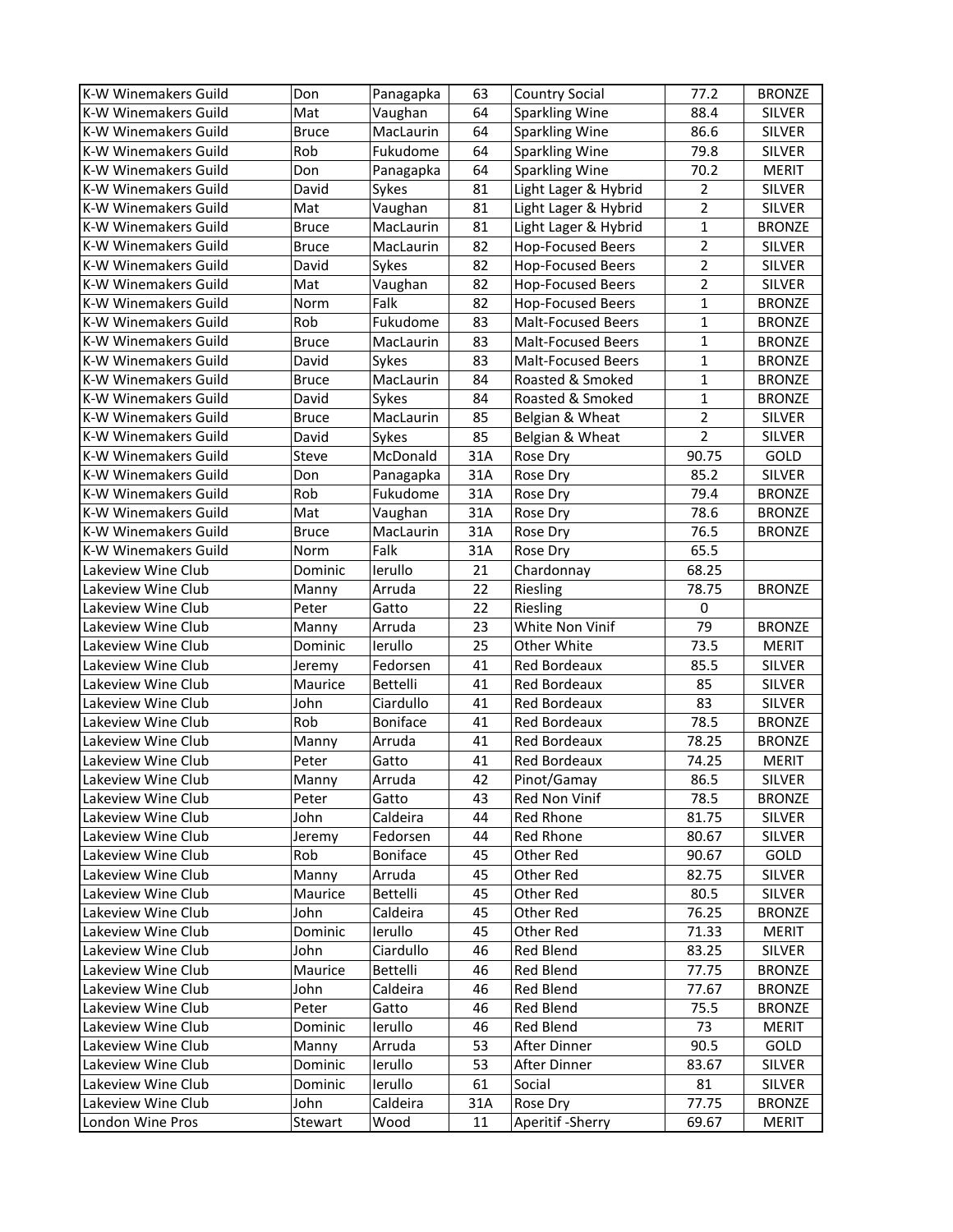| London Wine Pros | Tony         | Saddy     | 12  | Aperitif - Non-Sherry | 69.33       |               |
|------------------|--------------|-----------|-----|-----------------------|-------------|---------------|
| London Wine Pros | Stewart      | Wood      | 22  | Riesling              | 90.67       | GOLD          |
| London Wine Pros | Reg          | Jeffery   | 22  | Riesling              | 86.25       | <b>SILVER</b> |
| London Wine Pros | Stewart      | Wood      | 23  | White Non Vinif       | 75.75       | <b>BRONZE</b> |
| London Wine Pros | Reg          | Jeffery   | 23  | White Non Vinif       | $\mathbf 0$ |               |
| London Wine Pros | Stewart      | Wood      | 24  | Gewurztraminer        | 77.75       | <b>BRONZE</b> |
| London Wine Pros | <b>Brian</b> | Aziz      | 25  | Other White           | 90.25       | GOLD          |
| London Wine Pros | Stewart      | Wood      | 25  | Other White           | 78.25       | <b>BRONZE</b> |
| London Wine Pros | Reg          | Jeffery   | 26  | White Blend           | 83          | <b>SILVER</b> |
| London Wine Pros | Stewart      | Wood      | 26  | White Blend           | 81          | <b>SILVER</b> |
| London Wine Pros | <b>Brian</b> | Aziz      | 41  | Red Bordeaux          | 82.25       | <b>SILVER</b> |
| London Wine Pros | Stewart      | Wood      | 41  | Red Bordeaux          | 82          | <b>SILVER</b> |
| London Wine Pros | Reg          | Jeffery   | 41  | Red Bordeaux          | 80.75       | <b>SILVER</b> |
| London Wine Pros | Stewart      | Wood      | 42  | Pinot/Gamay           | 84.25       | <b>SILVER</b> |
| London Wine Pros | <b>Brian</b> | Aziz      | 42  | Pinot/Gamay           | 78.75       | <b>BRONZE</b> |
| London Wine Pros | <b>Brian</b> | Aziz      | 43  | Red Non Vinif         | 75          | <b>BRONZE</b> |
| London Wine Pros | <b>Brian</b> | Aziz      | 44  | Red Rhone             | 91          | GOLD          |
| London Wine Pros | <b>Brian</b> | Aziz      | 45  | Other Red             | 90.5        | GOLD          |
| London Wine Pros | Stewart      | Wood      | 45  | Other Red             | 65.75       |               |
| London Wine Pros | <b>Brian</b> | Aziz      | 46  | Red Blend             | 83.25       | SILVER        |
| London Wine Pros | Stewart      | Wood      | 46  | Red Blend             | 81.25       | <b>SILVER</b> |
| London Wine Pros | <b>Brian</b> | Aziz      | 51  | Dessert               | 71.33       | <b>MERIT</b>  |
| London Wine Pros | Stewart      | Wood      | 53  | After Dinner          | 87.33       | <b>SILVER</b> |
| London Wine Pros | Reg          | Jeffery   | 61  | Social                | 84          | <b>SILVER</b> |
| London Wine Pros | Stewart      | Wood      | 61  | Social                | 73.5        | <b>MERIT</b>  |
| London Wine Pros | Stewart      | Wood      | 62  | <b>Country Table</b>  | 76          | <b>BRONZE</b> |
| London Wine Pros | Stewart      | Wood      | 63  | <b>Country Social</b> | 82          | <b>SILVER</b> |
| London Wine Pros | <b>Brian</b> | Aziz      | 63  | Country Social        | 78          | <b>BRONZE</b> |
| London Wine Pros | Stewart      | Wood      | 64  | <b>Sparkling Wine</b> | 91.25       | GOLD          |
| London Wine Pros | <b>Brian</b> | Aziz      | 64  | <b>Sparkling Wine</b> | 85.2        | <b>SILVER</b> |
| London Wine Pros | Reg          | Jeffery   | 64  | Sparkling Wine        | 85          | <b>SILVER</b> |
| London Wine Pros | Stewart      | Wood      | 31A | Rose Dry              | 78          | <b>BRONZE</b> |
| Members at Large | Scott        | Wilkins   | 21  | Chardonnay            | 82          | <b>SILVER</b> |
| Members at Large | Luigi        | Giannetti | 21  | Chardonnay            | 80.75       | <b>SILVER</b> |
| Members at Large | Ed           | Hughes    | 21  | Chardonnay            | 76.67       | <b>BRONZE</b> |
| Members at Large | Ed           | Hughes    | 22  | Riesling              | 81.25       | <b>SILVER</b> |
| Members at Large | Scott        | Wilkins   | 22  | Riesling              | 79.25       | <b>BRONZE</b> |
| Members at Large | Ed           | Hughes    | 24  | Gewurztraminer        | 90          | GOLD          |
| Members at Large | Mark         | Millar    | 24  | Gewurztraminer        | 84          | SILVER        |
| Members at Large | Luigi        | Giannetti | 25  | Other White           | 87          | <b>SILVER</b> |
| Members at Large | Ed           | Hughes    | 25  | Other White           | 82          | SILVER        |
| Members at Large | Scott        | Wilkins   | 25  | Other White           | 80          | <b>SILVER</b> |
| Members at Large | Ed           | Hughes    | 26  | White Blend           | 80.67       | <b>SILVER</b> |
| Members at Large | Scott        | Wilkins   | 41  | Red Bordeaux          | 82.75       | SILVER        |
| Members at Large | Ed           | Hughes    | 41  | Red Bordeaux          | 81.5        | SILVER        |
| Members at Large | Mark         | Millar    | 41  | Red Bordeaux          | 81          | <b>SILVER</b> |
| Members at Large | Marilyn      | Walters   | 41  | Red Bordeaux          | 78.33       | <b>BRONZE</b> |
| Members at Large | Marilyn      | Walters   | 42  | Pinot/Gamay           | 84.67       | <b>SILVER</b> |
| Members at Large | Ed           | Hughes    | 42  | Pinot/Gamay           | 84.5        | SILVER        |
| Members at Large | Mark         | Millar    | 42  | Pinot/Gamay           | 79.25       | <b>BRONZE</b> |
| Members at Large | Scott        | Wilkins   | 43  | Red Non Vinif         | 87          | SILVER        |
| Members at Large | Ed           | Hughes    | 43  | Red Non Vinif         | 85.5        | <b>SILVER</b> |
| Members at Large | Luigi        | Giannetti | 44  | Red Rhone             | 82          | SILVER        |
| Members at Large | Luigi        | Giannetti | 45  | Other Red             | 82.25       | <b>SILVER</b> |
| Members at Large | Ed           | Hughes    | 46  | Red Blend             | 81.25       | SILVER        |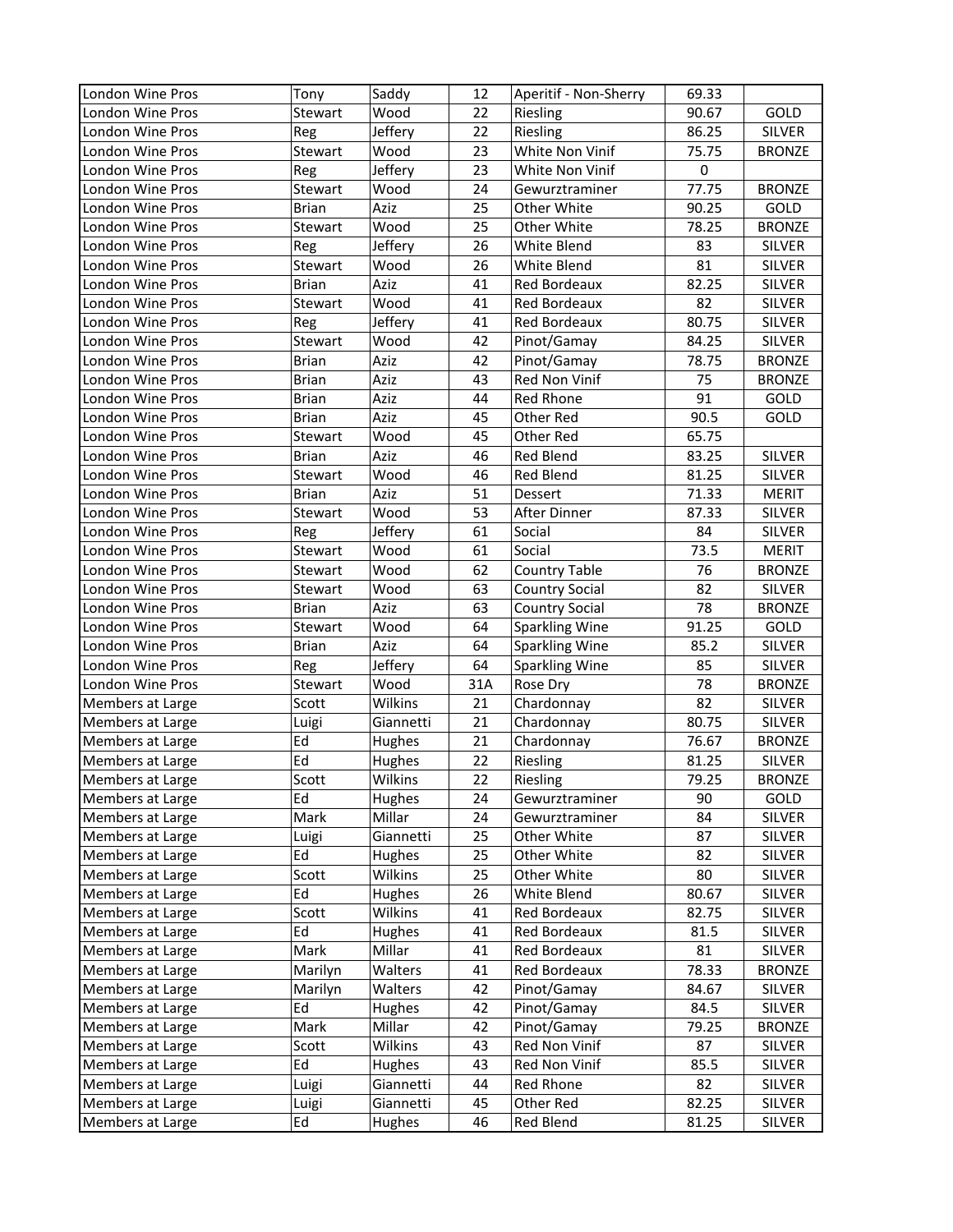| Members at Large     | Ed           | Hughes     | 52  | Icewine Style         | 91.5        | GOLD          |
|----------------------|--------------|------------|-----|-----------------------|-------------|---------------|
| Members at Large     | Scott        | Wilkins    | 52  | Icewine Style         | 68.75       |               |
| Members at Large     | Len          | Sylvester  | 53  | After Dinner          | 90.67       | GOLD          |
| Members at Large     | Ed           | Hughes     | 62  | <b>Country Table</b>  | 90.5        | GOLD          |
| Members at Large     | Ed           | Hughes     | 63  | <b>Country Social</b> | 90.8        | GOLD          |
| Members at Large     | Ed           | Hughes     | 31A | Rose Dry              | 85.5        | <b>SILVER</b> |
| Members at Large     | Marilyn      | Walters    | 31B | Rose Off Dry          | 78.75       | <b>BRONZE</b> |
| Members at Large     | Len          | Sylvester  | 31B | Rose Off Dry          | 71          | <b>MERIT</b>  |
| Niagara Vine-to-Wine | Dan          | Stevenson  | 11  | Aperitif - Sherry     | 88          | SILVER        |
| Niagara Vine-to-Wine | <b>Brian</b> | Williams   | 11  | Aperitif - Sherry     | 76.33       | <b>BRONZE</b> |
| Niagara Vine-to-Wine | Dan          | Stevenson  | 12  | Aperitif - Non-Sherry | 75.67       | <b>BRONZE</b> |
| Niagara Vine-to-Wine | <b>Brian</b> | Williams   | 12  | Aperitif - Non-Sherry | 72.33       | MERIT         |
| Niagara Vine-to-Wine | Wayne        | Dumanski   | 21  | Chardonnay            | 81          | SILVER        |
| Niagara Vine-to-Wine | Clark        | Meredith   | 21  | Chardonnay            | 80.25       | <b>SILVER</b> |
| Niagara Vine-to-Wine | George       | Huckalo    | 21  | Chardonnay            | 75.25       | <b>BRONZE</b> |
| Niagara Vine-to-Wine | Dan          | Stevenson  | 21  | Chardonnay            | 73.33       | <b>MERIT</b>  |
| Niagara Vine-to-Wine | Bill         | Peters     | 22  | Riesling              | 84.5        | SILVER        |
| Niagara Vine-to-Wine | Ivan         | Zuzek      | 22  | Riesling              | 82.75       | SILVER        |
| Niagara Vine-to-Wine | Dan          | Stevenson  | 22  | Riesling              | 80.25       | <b>SILVER</b> |
| Niagara Vine-to-Wine | Wayne        | Dumanski   | 22  | Riesling              | 76.75       | <b>BRONZE</b> |
| Niagara Vine-to-Wine | Ken          | Clark      | 22  | Riesling              | 74          | <b>MERIT</b>  |
| Niagara Vine-to-Wine | <b>Brian</b> | Williams   | 22  | Riesling              | $\mathbf 0$ |               |
| Niagara Vine-to-Wine | Clark        | Meredith   | 23  | White Non Vinif       | 90.67       | GOLD          |
| Niagara Vine-to-Wine | Dan          | Stevenson  | 23  | White Non Vinif       | 82.25       | <b>SILVER</b> |
| Niagara Vine-to-Wine | John         | Vandermark | 23  | White Non Vinif       | 81.5        | <b>SILVER</b> |
| Niagara Vine-to-Wine | Ken          | Clark      | 23  | White Non Vinif       | 78          | <b>BRONZE</b> |
| Niagara Vine-to-Wine | <b>Brian</b> | Williams   | 23  | White Non Vinif       | 77.67       | <b>BRONZE</b> |
| Niagara Vine-to-Wine | Ivan         | Zuzek      | 23  | White Non Vinif       | 73.75       | <b>MERIT</b>  |
| Niagara Vine-to-Wine | Clark        | Meredith   | 24  | Gewurztraminer        | 83.5        | <b>SILVER</b> |
| Niagara Vine-to-Wine | Dan          | Stevenson  | 24  | Gewurztraminer        | 77.5        | <b>BRONZE</b> |
| Niagara Vine-to-Wine | Ivan         | Zuzek      | 24  | Gewurztraminer        | 75.5        | <b>BRONZE</b> |
| Niagara Vine-to-Wine | Dan          | Stevenson  | 25  | Other White           | 86.25       | <b>SILVER</b> |
| Niagara Vine-to-Wine | Ivan         | Zuzek      | 25  | Other White           | 84.67       | <b>SILVER</b> |
| Niagara Vine-to-Wine | Clark        | Meredith   | 25  | Other White           | 84          | <b>SILVER</b> |
| Niagara Vine-to-Wine | Clark        | Meredith   | 26  | White Blend           | 83.5        | <b>SILVER</b> |
| Niagara Vine-to-Wine | Dan          | Stevenson  | 26  | White Blend           | 83.25       | SILVER        |
| Niagara Vine-to-Wine | Clark        | Meredith   | 41  | Red Bordeaux          | 91          | GOLD          |
| Niagara Vine-to-Wine | John         | Vandermark | 41  | Red Bordeaux          | 84.5        | <b>SILVER</b> |
| Niagara Vine-to-Wine | Ken          | Clark      | 41  | Red Bordeaux          | 83          | SILVER        |
| Niagara Vine-to-Wine | Dan          | Stevenson  | 41  | Red Bordeaux          | 82.25       | SILVER        |
| Niagara Vine-to-Wine | John         | Agate      | 41  | Red Bordeaux          | 81.33       | SILVER        |
| Niagara Vine-to-Wine | Wayne        | Dumanski   | 41  | Red Bordeaux          | 79.5        | SILVER        |
| Niagara Vine-to-Wine | <b>Brian</b> | Williams   | 41  | Red Bordeaux          | 78          | <b>BRONZE</b> |
| Niagara Vine-to-Wine | Bill         | Peters     | 41  | Red Bordeaux          | 77.75       | <b>BRONZE</b> |
| Niagara Vine-to-Wine | Ivan         | Zuzek      | 41  | Red Bordeaux          | 76.25       | <b>BRONZE</b> |
| Niagara Vine-to-Wine | John         | Agate      | 42  | Pinot/Gamay           | 81.75       | SILVER        |
| Niagara Vine-to-Wine | George       | Huckalo    | 42  | Pinot/Gamay           | 79          | <b>BRONZE</b> |
| Niagara Vine-to-Wine | Clark        | Meredith   | 42  | Pinot/Gamay           | 72          | MERIT         |
| Niagara Vine-to-Wine | Brian        | Williams   | 43  | Red Non Vinif         | 86.75       | <b>SILVER</b> |
| Niagara Vine-to-Wine | Wayne        | Dumanski   | 43  | Red Non Vinif         | 80.75       | SILVER        |
| Niagara Vine-to-Wine | Dan          | Stevenson  | 43  | Red Non Vinif         | 80          | SILVER        |
| Niagara Vine-to-Wine | Bill         | Peters     | 44  | Red Rhone             | 78.67       | <b>BRONZE</b> |
| Niagara Vine-to-Wine | Ivan         | Zuzek      | 45  | Other Red             | 75          | <b>BRONZE</b> |
| Niagara Vine-to-Wine | Dan          | Stevenson  | 45  | Other Red             | 68          |               |
| Niagara Vine-to-Wine | Clark        | Meredith   | 46  | Red Blend             | 83          | SILVER        |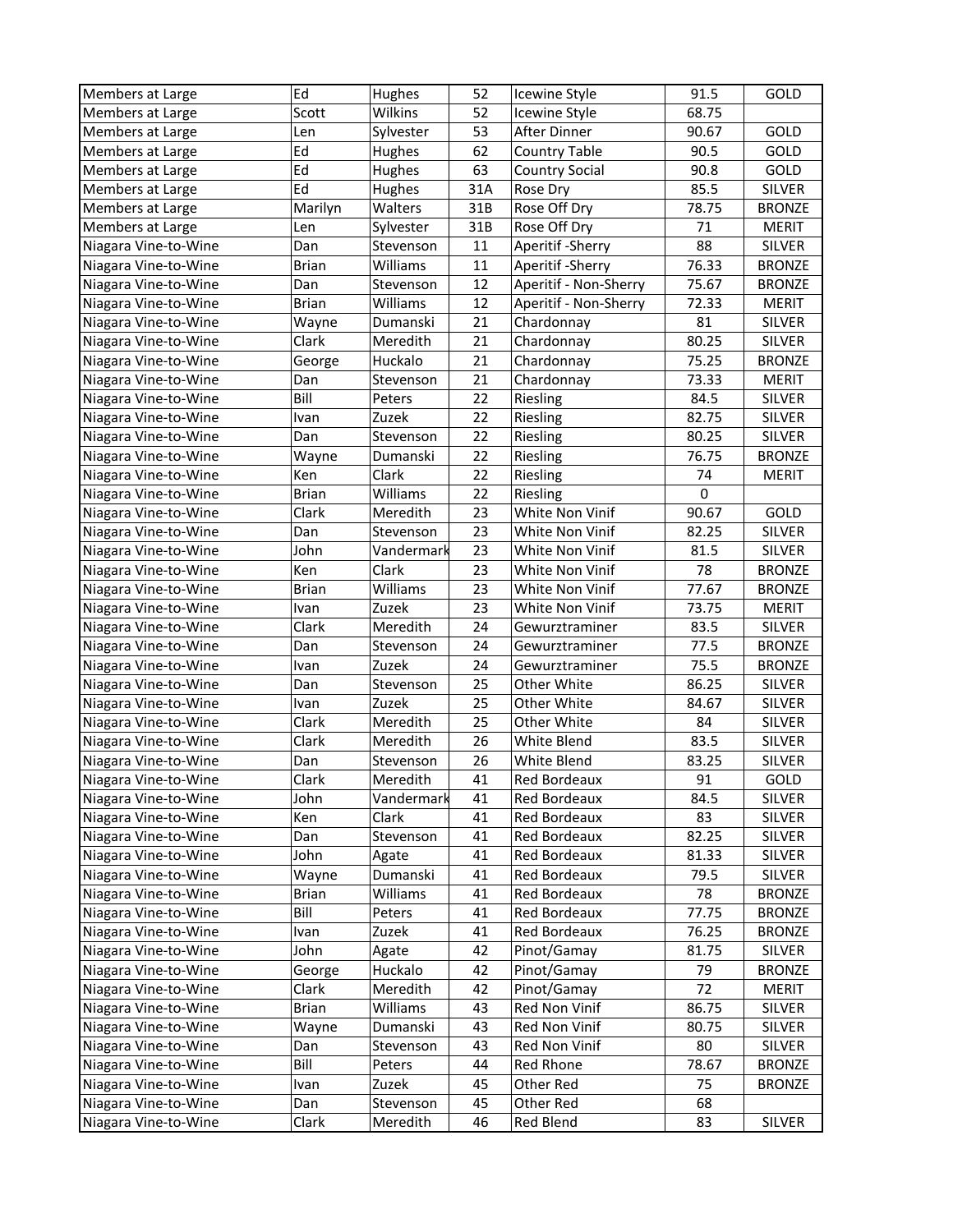| Niagara Vine-to-Wine | Dan                    | Stevenson                 | 51       | Dessert                       | 90.75       | GOLD                           |
|----------------------|------------------------|---------------------------|----------|-------------------------------|-------------|--------------------------------|
| Niagara Vine-to-Wine | Ken                    | Clark                     | 51       | Dessert                       | 87.5        | <b>SILVER</b>                  |
| Niagara Vine-to-Wine | Ivan                   | Zuzek                     | 51       | Dessert                       | 79          | <b>BRONZE</b>                  |
| Niagara Vine-to-Wine | John                   | Vandermark                | 51       | Dessert                       | 78.33       | <b>BRONZE</b>                  |
| Niagara Vine-to-Wine | Wayne                  | Dumanski                  | 52       | Icewine Style                 | 79          | <b>BRONZE</b>                  |
| Niagara Vine-to-Wine | Dan                    | Stevenson                 | 53       | After Dinner                  | 83.25       | <b>SILVER</b>                  |
| Niagara Vine-to-Wine | Bill                   | Peters                    | 53       | After Dinner                  | 83          | <b>SILVER</b>                  |
| Niagara Vine-to-Wine | Clark                  | Meredith                  | 53       | After Dinner                  | 81          | <b>SILVER</b>                  |
| Niagara Vine-to-Wine | George                 | Huckalo                   | 53       | After Dinner                  | 78.5        | <b>BRONZE</b>                  |
| Niagara Vine-to-Wine | <b>Brian</b>           | Williams                  | 53       | After Dinner                  | 77.33       | <b>BRONZE</b>                  |
| Niagara Vine-to-Wine | John                   | Vandermark                | 61       | Social                        | 90.25       | GOLD                           |
| Niagara Vine-to-Wine | Dan                    | Stevenson                 | 61       | Social                        | 84.5        | <b>SILVER</b>                  |
| Niagara Vine-to-Wine | Dan                    | Stevenson                 | 62       | <b>Country Table</b>          | 79.25       | <b>BRONZE</b>                  |
| Niagara Vine-to-Wine | George                 | Huckalo                   | 63       | <b>Country Social</b>         | 95.2        | GOLD                           |
| Niagara Vine-to-Wine | Wayne                  | Dumanski                  | 63       | <b>Country Social</b>         | 90          | GOLD                           |
| Niagara Vine-to-Wine | Bill                   | Peters                    | 63       | Country Social                | 89.75       | GOLD                           |
| Niagara Vine-to-Wine | Dan                    | Stevenson                 | 63       | <b>Country Social</b>         | 84.5        | SILVER                         |
| Niagara Vine-to-Wine | Clark                  | Meredith                  | 64       | <b>Sparkling Wine</b>         | 81.75       | SILVER                         |
| Niagara Vine-to-Wine | Ivan                   | Zuzek                     | 31A      | Rose Dry                      | 86.25       | SILVER                         |
| Niagara Vine-to-Wine | Clark                  | Meredith                  | 31A      | Rose Dry                      | 83.25       | <b>SILVER</b>                  |
| Niagara Vine-to-Wine | Dan                    | Stevenson                 | 31A      | Rose Dry                      | 79.5        | <b>SILVER</b>                  |
| Niagara Vine-to-Wine | Wayne                  | Dumanski                  | 31A      | Rose Dry                      | 74.4        | <b>MERIT</b>                   |
| Niagara Vine-to-Wine | George                 | Huckalo                   | 31B      | Rose Off Dry                  | 76          | <b>BRONZE</b>                  |
| Niagara-on-the-Lake  | <b>Bruce</b>           | Drewitt                   | 11       | Aperitif - Sherry             | 91.67       | GOLD                           |
| Niagara-on-the-Lake  | <b>Bruce</b>           | Drewitt                   | 12       | Aperitif - Non-Sherry         | 85          | SILVER                         |
| Niagara-on-the-Lake  | Kevin                  | Watson                    | 21       | Chardonnay                    | 93          | GOLD                           |
| Niagara-on-the-Lake  | Alan                   | Johnson                   | 21       | Chardonnay                    | 81.5        | <b>SILVER</b>                  |
| Niagara-on-the-Lake  | Kevin                  | Watson                    | 22       | Riesling                      | 78.5        | <b>BRONZE</b>                  |
| Niagara-on-the-Lake  | George                 | Bethune                   | 22       | Riesling                      | 76          | <b>BRONZE</b>                  |
| Niagara-on-the-Lake  | Colin                  | Kelly                     | 23       | White Non Vinif               | 77          | <b>BRONZE</b>                  |
| Niagara-on-the-Lake  | <b>Bruce</b>           | Smith                     | 23       | White Non Vinif               | 68          |                                |
| Niagara-on-the-Lake  | <b>Bruce</b>           | Drewitt                   | 25       | Other White                   | 89          | <b>SILVER</b>                  |
| Niagara-on-the-Lake  | Alan                   | Johnson                   | 25       | Other White                   | 77.5        | <b>BRONZE</b>                  |
| Niagara-on-the-Lake  | <b>Bruce</b>           | Smith                     | 25       | Other White                   | $\mathbf 0$ |                                |
| Niagara-on-the-Lake  | <b>Bruce</b>           | Drewitt                   | 26       | White Blend                   | 78          | <b>BRONZE</b>                  |
| Niagara-on-the-Lake  | Kevin                  | Watson                    | 41       | Red Bordeaux                  | 87.25       | SILVER                         |
| Niagara-on-the-Lake  | Alan                   |                           | 41       | Red Bordeaux                  | 81.5        | SILVER                         |
| Niagara-on-the-Lake  |                        | Johnson<br><b>Bethune</b> | 41       | Red Bordeaux                  | 77.25       | <b>BRONZE</b>                  |
| Niagara-on-the-Lake  | George<br><b>Bruce</b> | Smith                     | 41       | Red Bordeaux                  | 75.75       | <b>BRONZE</b>                  |
| Niagara-on-the-Lake  | Pavel                  | Varadinek                 | 41       | Red Bordeaux                  | $\mathbf 0$ |                                |
| Niagara-on-the-Lake  | <b>Bruce</b>           | Drewitt                   | 42       | Pinot/Gamay                   | 78.75       | <b>BRONZE</b>                  |
| Niagara-on-the-Lake  |                        | Bethune                   | 42       | Pinot/Gamay                   | 74.25       | <b>MERIT</b>                   |
| Niagara-on-the-Lake  | George<br><b>Bruce</b> | Smith                     | 44       | Red Rhone                     | 81.75       | SILVER                         |
| Niagara-on-the-Lake  | <b>Bruce</b>           | Drewitt                   | 45       | Other Red                     | 81.67       | SILVER                         |
| Niagara-on-the-Lake  | <b>Bruce</b>           | Drewitt                   | 46       | Red Blend                     | 0           |                                |
| Niagara-on-the-Lake  | Pavel                  | Varadinek                 | 51       |                               | 93.5        | GOLD                           |
|                      |                        |                           |          | Dessert                       |             |                                |
| Niagara-on-the-Lake  | Kevin                  | Watson<br>Drewitt         | 52<br>53 | Icewine Style<br>After Dinner | 78.25       | <b>BRONZE</b><br><b>SILVER</b> |
| Niagara-on-the-Lake  | <b>Bruce</b>           |                           |          |                               | 81.25       |                                |
| Niagara-on-the-Lake  | Kevin                  | Watson<br>Varadinek       | 53<br>62 | After Dinner                  | 79.5<br>71  | SILVER                         |
| Niagara-on-the-Lake  | Pavel                  |                           |          | Country Table                 |             | <b>MERIT</b>                   |
| Niagara-on-the-Lake  | <b>Bruce</b>           | Drewitt                   | 31A      | Rose Dry                      | 74          | MERIT                          |
| Other Hamilton Wine  | Albert                 | Gris                      | 11       | Aperitif - Sherry             | 78          | <b>BRONZE</b>                  |
| Other Hamilton Wine  | Victor                 | VanBeek                   | 21       | Chardonnay                    | 74.5        | <b>BRONZE</b>                  |
| Other Hamilton Wine  | Albert                 | Gris                      | 22       | Riesling                      | 76          | <b>BRONZE</b>                  |
| Other Hamilton Wine  | Albert                 | Gris                      | 23       | White Non Vinif               | 75          | <b>BRONZE</b>                  |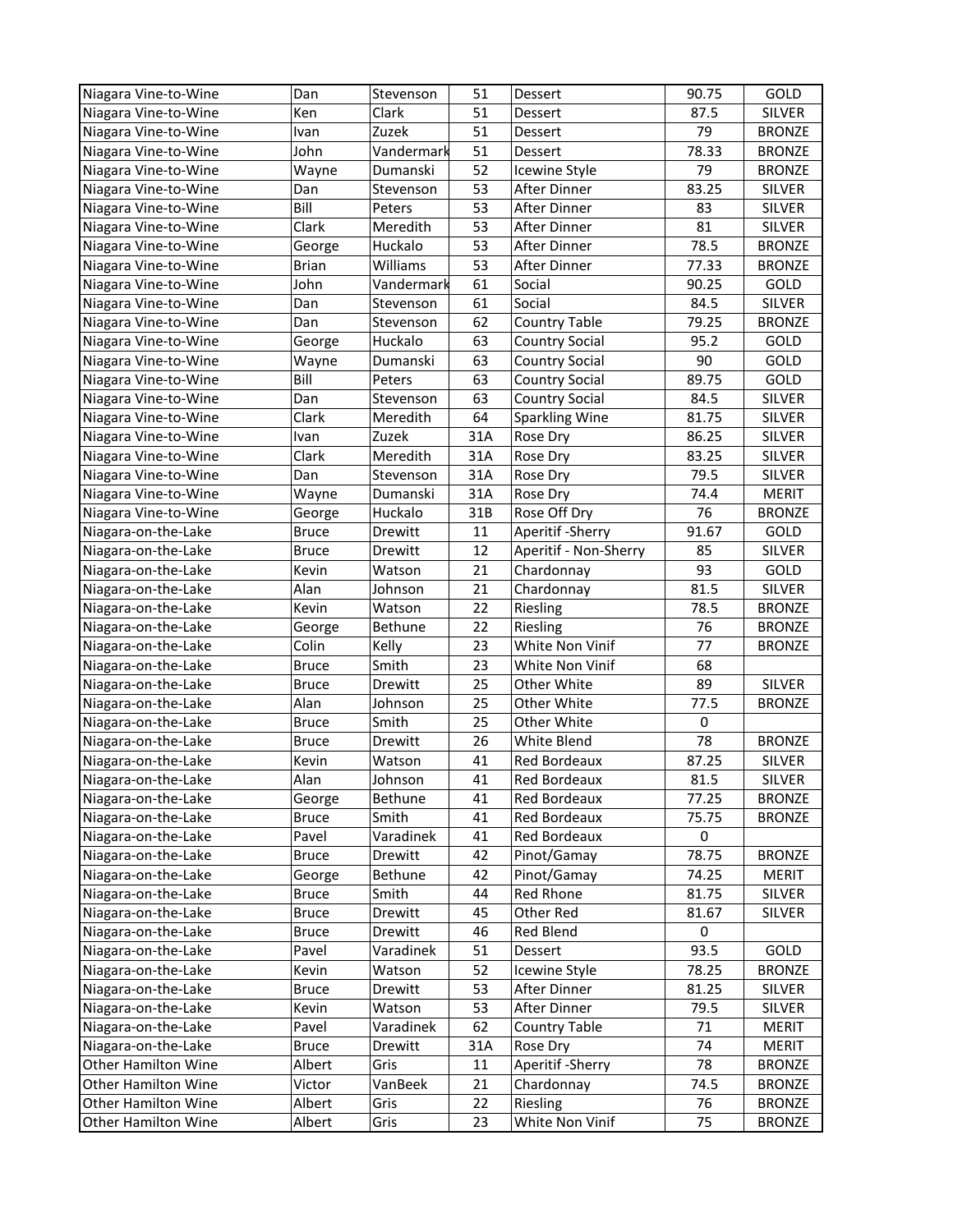| <b>Other Hamilton Wine</b> | Bert    | Richards    | 24  | Gewurztraminer        | 67.5        |               |
|----------------------------|---------|-------------|-----|-----------------------|-------------|---------------|
| Other Hamilton Wine        | Albert  | Gris        | 25  | Other White           | 76.5        | <b>BRONZE</b> |
| Other Hamilton Wine        | Victor  | VanBeek     | 26  | White Blend           | 85.25       | <b>SILVER</b> |
| Other Hamilton Wine        | Bert    | Richards    | 41  | Red Bordeaux          | 81          | <b>SILVER</b> |
| <b>Other Hamilton Wine</b> | Werner  | Lichtenberg | 41  | Red Bordeaux          | 80.25       | <b>SILVER</b> |
| Other Hamilton Wine        | Albert  | Gris        | 41  | Red Bordeaux          | 73.25       | <b>MERIT</b>  |
| Other Hamilton Wine        | Victor  | VanBeek     | 41  | Red Bordeaux          | 72.75       | <b>MERIT</b>  |
| <b>Other Hamilton Wine</b> | Albert  | Gris        | 42  | Pinot/Gamay           | 79          | <b>BRONZE</b> |
| Other Hamilton Wine        | Victor  | VanBeek     | 42  | Pinot/Gamay           | 75          | <b>BRONZE</b> |
| <b>Other Hamilton Wine</b> | Albert  | Gris        | 43  | Red Non Vinif         | 80.25       | <b>SILVER</b> |
| <b>Other Hamilton Wine</b> | Victor  | VanBeek     | 43  | Red Non Vinif         | 78          | <b>BRONZE</b> |
| <b>Other Hamilton Wine</b> | Dean    | Anderson    | 43  | Red Non Vinif         | $\mathbf 0$ |               |
| Other Hamilton Wine        | Bert    | Richards    | 44  | Red Rhone             | 82.25       | <b>SILVER</b> |
| Other Hamilton Wine        | Victor  | VanBeek     | 45  | Other Red             | 75.5        | <b>BRONZE</b> |
| <b>Other Hamilton Wine</b> | Victor  | VanBeek     | 46  | Red Blend             | 77          | <b>BRONZE</b> |
| Other Hamilton Wine        | Victor  | VanBeek     | 52  | Icewine Style         | 68          |               |
| <b>Other Hamilton Wine</b> | Albert  | Gris        | 53  | After Dinner          | 83          | <b>SILVER</b> |
| <b>Other Hamilton Wine</b> | Victor  | VanBeek     | 53  | After Dinner          | 77.25       | <b>BRONZE</b> |
| <b>Other Hamilton Wine</b> | Victor  | VanBeek     | 62  | Country Table         | 73.25       | <b>MERIT</b>  |
| Other Hamilton Wine        | Bert    | Richards    | 63  | <b>Country Social</b> | 90.25       | GOLD          |
| Other Hamilton Wine        | Bert    | Richards    | 31A | Rose Dry              | 72.5        | <b>MERIT</b>  |
| Paris Winemakers           | Dennis  | Foster      | 25  | Other White           | 80.67       | SILVER        |
| Paris Winemakers           | Calvin  | McDougall   | 25  | Other White           | 76          | <b>BRONZE</b> |
| Paris Winemakers           | Dennis  | Foster      | 41  | Red Bordeaux          | 76.5        | <b>BRONZE</b> |
| Paris Winemakers           | Sandra  | Payne       | 45  | Other Red             | 74.5        | <b>BRONZE</b> |
| Paris Winemakers           | Jim     | Cave        | 46  | Red Blend             | 73.25       | <b>MERIT</b>  |
| Paris Winemakers           | Jim     | Cave        | 52  | Icewine Style         | 79.5        | <b>SILVER</b> |
| Paris Winemakers           | Jim     | Cave        | 53  | After Dinner          | 72.75       | <b>MERIT</b>  |
| Paris Winemakers           | Calvin  | McDougall   | 62  | <b>Country Table</b>  | $\mathbf 0$ |               |
| Paris Winemakers           | Dennis  | Foster      | 63  | <b>Country Social</b> | 83          | <b>SILVER</b> |
| Paris Winemakers           | Calvin  | McDougall   | 31A | Rose Dry              | 66          |               |
| Pickering Wine Guild       | Carlos  | Ricalde     | 21  | Chardonnay            | 78          | <b>BRONZE</b> |
| Pickering Wine Guild       | Lorne   | Weyers      | 21  | Chardonnay            | 74          | <b>MERIT</b>  |
| Pickering Wine Guild       | Dave    | Gillingham  | 21  | Chardonnay            | 72.67       | <b>MERIT</b>  |
| Pickering Wine Guild       | Joe     | Dale        | 22  | Riesling              | 85.5        | <b>SILVER</b> |
| Pickering Wine Guild       | Dan     | Ostler      | 22  | Riesling              | 79          | <b>BRONZE</b> |
| Pickering Wine Guild       | Lorne   | Weyers      | 23  | White Non Vinif       | 83          | <b>SILVER</b> |
| Pickering Wine Guild       | Dan     | Ostler      | 23  | White Non Vinif       | 74          | <b>MERIT</b>  |
| Pickering Wine Guild       | Lorne   | Weyers      | 24  | Gewurztraminer        | 82.75       | SILVER        |
| Pickering Wine Guild       | Joe     | Dale        | 24  | Gewurztraminer        | 79.75       | SILVER        |
| Pickering Wine Guild       | Dan     | Ostler      | 24  | Gewurztraminer        | 72.25       | <b>MERIT</b>  |
| Pickering Wine Guild       | Dave    | Gillingham  | 24  | Gewurztraminer        | 0           |               |
| Pickering Wine Guild       | Joe     | Dale        | 25  | Other White           | 90          | GOLD          |
| Pickering Wine Guild       | Lorne   | Weyers      | 25  | Other White           | 77.75       | <b>BRONZE</b> |
| Pickering Wine Guild       | Joe     | Dale        | 26  | White Blend           | 79          | <b>BRONZE</b> |
| Pickering Wine Guild       | Joe     | Dale        | 41  | <b>Red Bordeaux</b>   | 87.25       | <b>SILVER</b> |
| Pickering Wine Guild       | Dave    | Gillingham  | 41  | <b>Red Bordeaux</b>   | 81.75       | SILVER        |
| Pickering Wine Guild       | Carlos  | Ricalde     | 41  | Red Bordeaux          | 80.75       | SILVER        |
| Pickering Wine Guild       | Richard | Jefferson   | 41  | Red Bordeaux          | 78.5        | <b>BRONZE</b> |
| Pickering Wine Guild       | Dan     | Ostler      | 41  | Red Bordeaux          | 76.75       | <b>BRONZE</b> |
| Pickering Wine Guild       | Lorne   | Weyers      | 41  | Red Bordeaux          | 76.33       | <b>BRONZE</b> |
| Pickering Wine Guild       | Lorne   | Weyers      | 42  | Pinot/Gamay           | 74.75       | <b>BRONZE</b> |
| Pickering Wine Guild       | Richard | Jefferson   | 42  | Pinot/Gamay           | 74          | <b>MERIT</b>  |
| Pickering Wine Guild       | Lorne   | Weyers      | 43  | Red Non Vinif         | 74.67       | <b>BRONZE</b> |
| Pickering Wine Guild       | Richard | Jefferson   | 44  | Red Rhone             | 83.5        | SILVER        |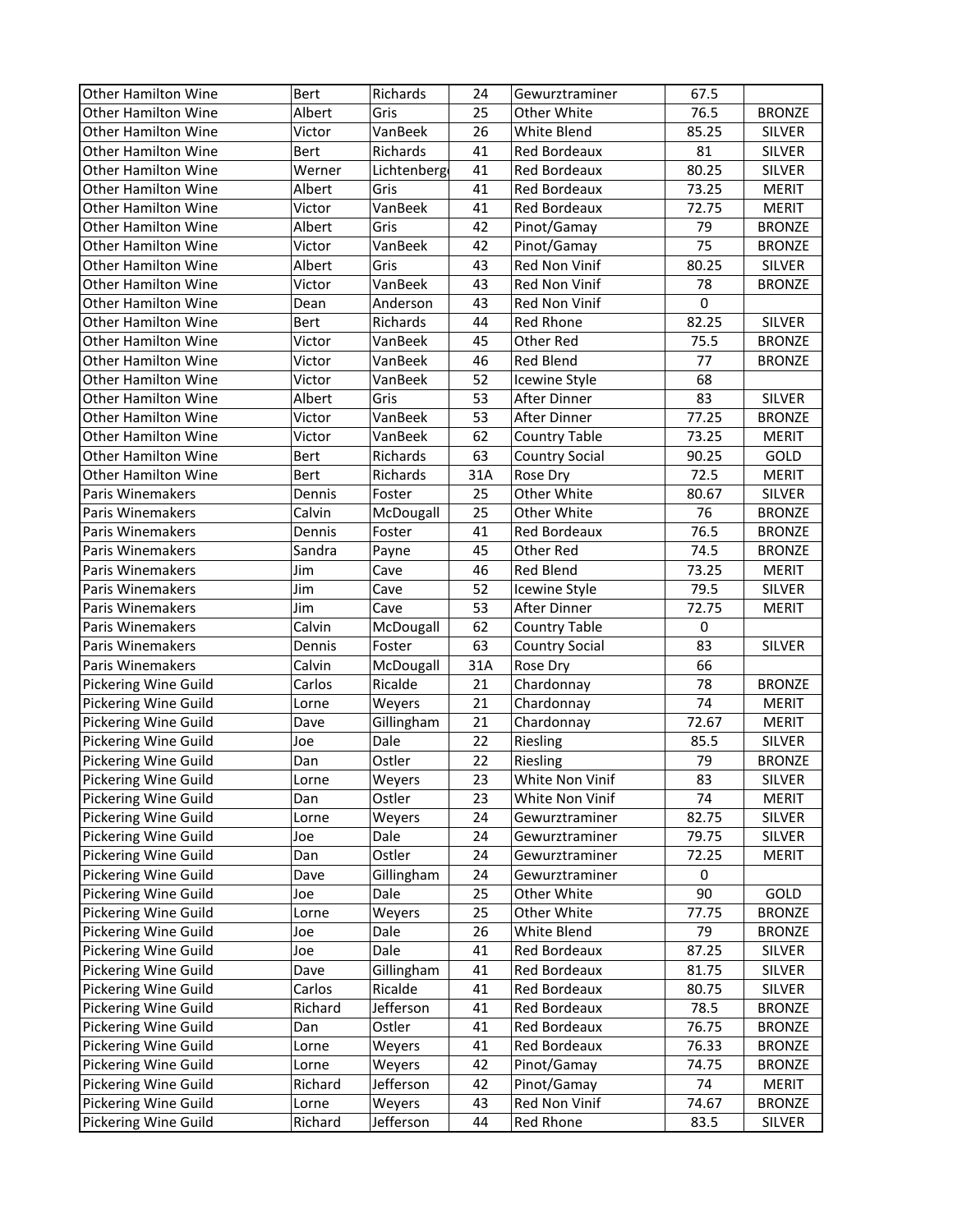| Pickering Wine Guild        | Joe     | Dale             | 44  | <b>Red Rhone</b>         | 80.25          | <b>SILVER</b> |
|-----------------------------|---------|------------------|-----|--------------------------|----------------|---------------|
| Pickering Wine Guild        | Lorne   | Weyers           | 44  | Red Rhone                | 78.67          | <b>BRONZE</b> |
| Pickering Wine Guild        | Dave    | Gillingham       | 45  | Other Red                | 84             | <b>SILVER</b> |
| Pickering Wine Guild        | Lorne   | Weyers           | 45  | Other Red                | 80.75          | <b>SILVER</b> |
| Pickering Wine Guild        | Dan     | Ostler           | 45  | Other Red                | 77.75          | <b>BRONZE</b> |
| Pickering Wine Guild        | Mariusz | Gorzynski        | 45  | Other Red                | 74             | <b>MERIT</b>  |
| Pickering Wine Guild        | Joe     | Dale             | 45  | Other Red                | 72             | <b>MERIT</b>  |
| Pickering Wine Guild        | Lorne   | Weyers           | 46  | Red Blend                | 83             | SILVER        |
| Pickering Wine Guild        | Dan     | Ostler           | 46  | Red Blend                | 77.25          | <b>BRONZE</b> |
| Pickering Wine Guild        | Joe     | Dale             | 46  | Red Blend                | 75.67          | <b>BRONZE</b> |
| Pickering Wine Guild        | Lorne   | Weyers           | 51  | Dessert                  | 83             | <b>SILVER</b> |
| Pickering Wine Guild        | Joe     | Dale             | 53  | After Dinner             | 83.67          | <b>SILVER</b> |
| Pickering Wine Guild        | Lorne   | Weyers           | 61  | Social                   | 82.75          | SILVER        |
| Pickering Wine Guild        | Joe     | Dale             | 64  | <b>Sparkling Wine</b>    | 80.6           | <b>SILVER</b> |
| Pickering Wine Guild        | Mike    | Aylward          | 82  | <b>Hop-Focused Beers</b> | $\overline{2}$ | <b>SILVER</b> |
| Pickering Wine Guild        | Mike    | Aylward          | 85  | Belgian & Wheat          | $\overline{2}$ | <b>SILVER</b> |
| Pickering Wine Guild        | Joe     | Dale             | 31A | Rose Dry                 | 84.75          | <b>SILVER</b> |
| Pickering Wine Guild        | Dan     | Ostler           | 31A | Rose Dry                 | 82.25          | <b>SILVER</b> |
| Pickering Wine Guild        | Lorne   | Weyers           | 31A | Rose Dry                 | 72.5           | <b>MERIT</b>  |
| Press Agents Wine Club      | Philip  | Morris           | 21  | Chardonnay               | 84.33          | <b>SILVER</b> |
|                             | Philip  |                  | 22  | Riesling                 | 73             | <b>MERIT</b>  |
| Press Agents Wine Club      | Ann     | Morris<br>Morris | 41  | Red Bordeaux             | 85             | <b>SILVER</b> |
| Press Agents Wine Club      |         |                  |     |                          | 77             |               |
| Press Agents Wine Club      | John    | Surmachyns       | 41  | Red Bordeaux             |                | <b>BRONZE</b> |
| Press Agents Wine Club      | Philip  | Morris           | 41  | Red Bordeaux             | 71.33          | <b>MERIT</b>  |
| Press Agents Wine Club      | Philip  | Morris           | 42  | Pinot/Gamay              | 72             | <b>MERIT</b>  |
| Press Agents Wine Club      | John    | Surmachyns       | 44  | Red Rhone                | 76.67          | <b>BRONZE</b> |
| Press Agents Wine Club      | Philip  | Morris           | 45  | Other Red                | 77.75          | <b>BRONZE</b> |
| <b>Prince Edward County</b> | Paul    | Wallace          | 21  | Chardonnay               | 73.5           | <b>MERIT</b>  |
| <b>Prince Edward County</b> | Paul    | Wallace          | 22  | Riesling                 | 81.75          | <b>SILVER</b> |
| <b>Prince Edward County</b> | Paul    | Wallace          | 23  | White Non Vinif          | 79             | <b>BRONZE</b> |
| <b>Prince Edward County</b> | Don     | Chisholm         | 24  | Gewurztraminer           | 0              |               |
| <b>Prince Edward County</b> | Richard | Caruso           | 25  | Other White              | 76.75          | <b>BRONZE</b> |
| Prince Edward County        | Doug    | Sloane           | 41  | Red Bordeaux             | 83.75          | SILVER        |
| <b>Prince Edward County</b> | Richard | Caruso           | 42  | Pinot/Gamay              | 81             | <b>SILVER</b> |
| <b>Prince Edward County</b> | Doug    | Sloane           | 44  | Red Rhone                | 83.5           | <b>SILVER</b> |
| <b>Prince Edward County</b> | Doug    | Sloane           | 45  | Other Red                | 86             | <b>SILVER</b> |
| <b>Prince Edward County</b> | Paul    | Wallace          | 45  | Other Red                | 81.75          | SILVER        |
| <b>Prince Edward County</b> | Richard | Caruso           | 46  | Red Blend                | 73.75          | MERIT         |
| Prince Edward County        | Doug    | Sloane           | 53  | After Dinner             | 84.33          | SILVER        |
| <b>Prince Edward County</b> | Doug    | Sloane           | 63  | <b>Country Social</b>    | 79             | <b>BRONZE</b> |
| Prince Edward County        | Doug    | Sloane           | 82  | <b>Hop-Focused Beers</b> | $\overline{2}$ | <b>SILVER</b> |
| Prince Edward County        | Doug    | Sloane           | 84  | Roasted & Smoked         | $\mathbf{1}$   | <b>BRONZE</b> |
| <b>Prince Edward County</b> | Doug    | Sloane           | 31B | Rose Off Dry             | 77.6           | <b>BRONZE</b> |
| Scarborough Wine            | Pat     | Ison             | 11  | Aperitif - Sherry        | 73.33          | <b>MERIT</b>  |
| Scarborough Wine            | Steve   | Skelly           | 21  | Chardonnay               | 83.33          | SILVER        |
| Scarborough Wine            | Steve   | Skelly           | 22  | Riesling                 | 84.25          | <b>SILVER</b> |
| Scarborough Wine            | Steve   | Skelly           | 23  | White Non Vinif          | 87.25          | SILVER        |
| Scarborough Wine            | Steve   | Skelly           | 24  | Gewurztraminer           | 87.25          | <b>SILVER</b> |
| Scarborough Wine            | Pat     | Ison             | 24  | Gewurztraminer           | 73.5           | <b>MERIT</b>  |
| Scarborough Wine            | Steve   | Skelly           | 25  | Other White              | 91             | GOLD          |
| Scarborough Wine            | Craig   | Fleming          | 25  | Other White              | 78.75          | <b>BRONZE</b> |
| Scarborough Wine            | Pat     | Ison             | 25  | Other White              | 76.25          | <b>BRONZE</b> |
| Scarborough Wine            | Lorna   | Wong             | 25  | Other White              | 76.25          | <b>BRONZE</b> |
| Scarborough Wine            | Jim     | Howes            | 25  | Other White              | 67.5           |               |
| Scarborough Wine            | Steve   | Skelly           | 26  | White Blend              | 77.5           | <b>BRONZE</b> |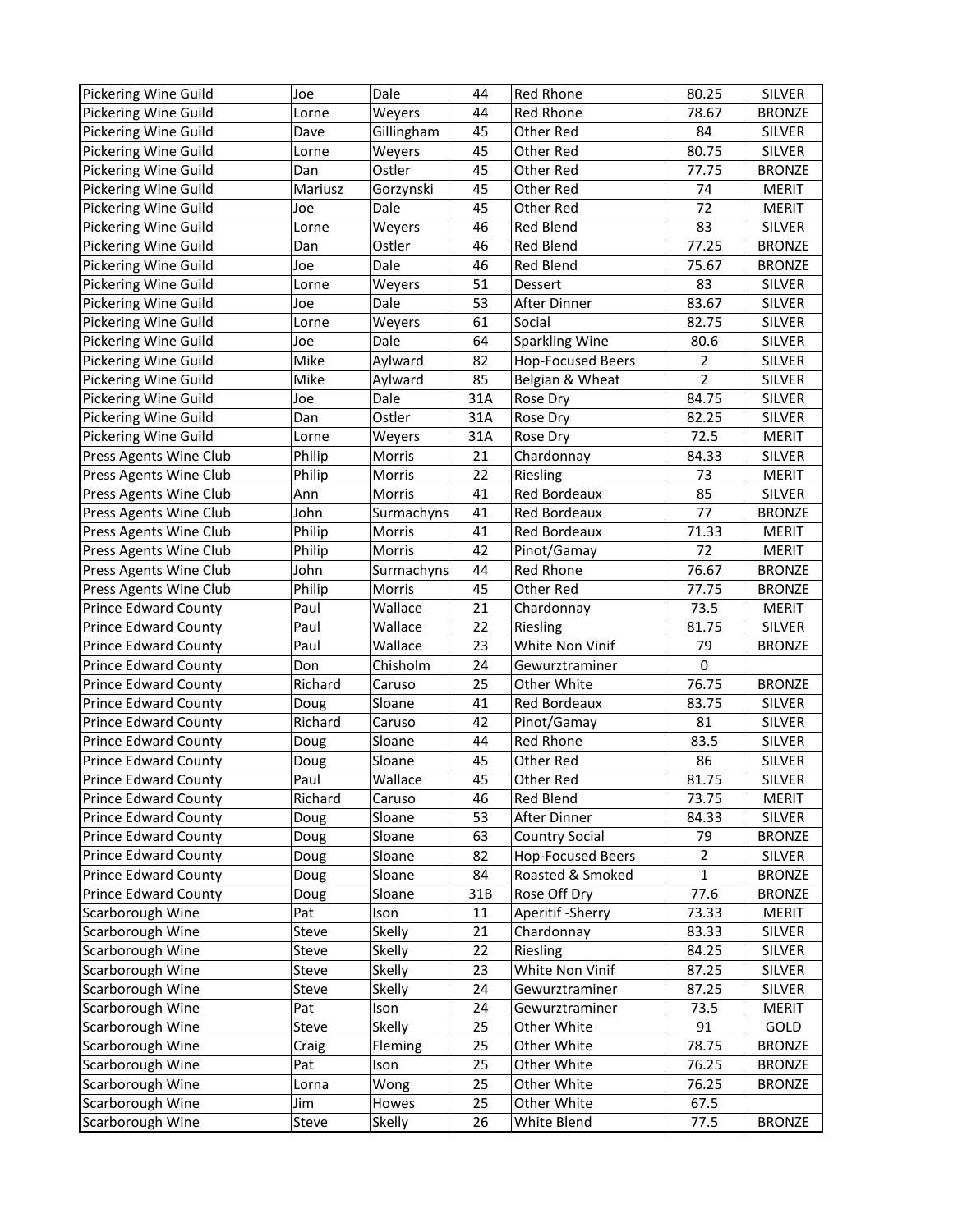| Scarborough Wine                                   | Jim          | Howes              | 26       | White Blend                | $\mathbf 0$    |                        |
|----------------------------------------------------|--------------|--------------------|----------|----------------------------|----------------|------------------------|
| Scarborough Wine                                   | Steve        | Skelly             | 41       | Red Bordeaux               | 80.5           | <b>SILVER</b>          |
| Scarborough Wine                                   | Jim          | Howes              | 41       | Red Bordeaux               | 78             | <b>BRONZE</b>          |
| Scarborough Wine                                   | Lorna        | Wong               | 44       | Red Rhone                  | 85.67          | <b>SILVER</b>          |
| Scarborough Wine                                   | Steve        | Skelly             | 44       | <b>Red Rhone</b>           | 80.33          | <b>SILVER</b>          |
| Scarborough Wine                                   | Pat          | Ison               | 44       | <b>Red Rhone</b>           | 74.5           | <b>BRONZE</b>          |
| Scarborough Wine                                   | Lorna        | Wong               | 45       | Other Red                  | 76.5           | <b>BRONZE</b>          |
| Scarborough Wine                                   | Donald       | Boucher            | 46       | Red Blend                  | 80.75          | <b>SILVER</b>          |
| Scarborough Wine                                   | Steve        | Skelly             | 46       | <b>Red Blend</b>           | 75.75          | <b>BRONZE</b>          |
| Scarborough Wine                                   | Steve        | Skelly             | 51       | Dessert                    | 79.75          | <b>SILVER</b>          |
| Scarborough Wine                                   | Lorna        | Wong               | 52       | Icewine Style              | 80             | <b>SILVER</b>          |
| Scarborough Wine                                   | Steve        | Skelly             | 61       | Social                     | 86.75          | <b>SILVER</b>          |
| Scarborough Wine                                   | Donald       | Boucher            | 61       | Social                     | 81.33          | <b>SILVER</b>          |
| Scarborough Wine                                   | Paul         | Williams           | 61       | Social                     | 76             | <b>BRONZE</b>          |
| Scarborough Wine                                   | Steve        | Skelly             | 62       | <b>Country Table</b>       | 86.67          | <b>SILVER</b>          |
| Scarborough Wine                                   | Steve        | Skelly             | 63       | <b>Country Social</b>      | 81.6           | <b>SILVER</b>          |
| Scarborough Wine                                   | Pat          | Ison               | 63       | <b>Country Social</b>      | 77.5           | <b>BRONZE</b>          |
| Scarborough Wine                                   | Lorna        | Wong               | 63       | <b>Country Social</b>      | $\mathbf 0$    |                        |
| Scarborough Wine                                   | Steve        | Skelly             | 31A      | Rose Dry                   | 81.4           | SILVER                 |
| South Coast Wine Club                              | Herb         | Taylor             | 22       | Riesling                   | 74             | <b>MERIT</b>           |
| South Coast Wine Club                              | Garry        | Turner             | 41       | Red Bordeaux               | 84             | <b>SILVER</b>          |
| South Coast Wine Club                              | Herb         | Taylor             | 41       | Red Bordeaux               | 71.5           | <b>MERIT</b>           |
| St. Thomas Grapebusters                            | Bill         | Thornton           | 11       | Aperitif - Sherry          | 72.33          | <b>MERIT</b>           |
| St. Thomas Grapebusters                            | Jill         | Hindley            | 11       | Aperitif - Sherry          | 72             | MERIT                  |
| St. Thomas Grapebusters                            | Bill         | Thornton           | 12       | Aperitif - Non-Sherry      | 95.33          | GOLD                   |
| St. Thomas Grapebusters                            | Jim          | Webster            | 12       | Aperitif - Non-Sherry      | 76             | <b>BRONZE</b>          |
| St. Thomas Grapebusters                            | Gerry        | Den Hartogl        | 12       | Aperitif - Non-Sherry      | 73             | <b>MERIT</b>           |
| St. Thomas Grapebusters                            | Gord         | Claridge           | 21       | Chardonnay                 | 87.25          | <b>SILVER</b>          |
| St. Thomas Grapebusters                            | Chris        | Bell               | 21       | Chardonnay                 | 84.75          | <b>SILVER</b>          |
| St. Thomas Grapebusters                            | Glen         | Graham             | 21       | Chardonnay                 | 84             | <b>SILVER</b>          |
| St. Thomas Grapebusters                            | Emile        | Thibault           | 21       | Chardonnay                 | 80             | SILVER                 |
| St. Thomas Grapebusters                            | Keith        | Hindley            | 21       | Chardonnay                 | 79             | <b>BRONZE</b>          |
| St. Thomas Grapebusters                            | Bill         | Thornton           | 21       | Chardonnay                 | 78.33          | <b>BRONZE</b>          |
| St. Thomas Grapebusters                            | Bill         | Thornton           | 22       | Riesling                   | 85.25          | <b>SILVER</b>          |
| St. Thomas Grapebusters                            | Jack         | Gootjes            | 22       | Riesling                   | 82.5           | <b>SILVER</b>          |
| St. Thomas Grapebusters                            | Jim          | Webster            | 23       | White Non Vinif            | 81.5           | SILVER                 |
| St. Thomas Grapebusters                            | Bill         | Thornton           | 23       | White Non Vinif            | 81             | <b>SILVER</b>          |
| St. Thomas Grapebusters                            | Chris        | Bell               | 23       | White Non Vinif            | 78.75          | <b>BRONZE</b>          |
| St. Thomas Grapebusters                            | Glen         | Graham             | 23       | White Non Vinif            | 75.75          | <b>BRONZE</b>          |
| St. Thomas Grapebusters                            | Ken          | Vojin              | 23       | White Non Vinif            | $\mathbf 0$    |                        |
| St. Thomas Grapebusters                            | Jack         | Gootjes            | 24       | Gewurztraminer             | 85.75          | SILVER                 |
| St. Thomas Grapebusters                            | Glen         | Graham             | 24       | Gewurztraminer             | 76.25          | <b>BRONZE</b>          |
| St. Thomas Grapebusters                            | Bill         | Thornton           | 24       | Gewurztraminer             | 76             | <b>BRONZE</b>          |
| St. Thomas Grapebusters                            | Gord         | Claridge           | 25       | Other White                | 84.5           | SILVER                 |
|                                                    |              |                    |          | Other White                | 82.25          | SILVER                 |
| St. Thomas Grapebusters                            | Dick         | Beam               | 25       |                            |                |                        |
| St. Thomas Grapebusters<br>St. Thomas Grapebusters | Bill<br>Glen | Thornton<br>Graham | 25<br>25 | Other White<br>Other White | 82.25          | SILVER<br><b>MERIT</b> |
| St. Thomas Grapebusters                            | Jack         |                    | 25       | Other White                | 74.25<br>73.75 |                        |
|                                                    |              | Gootjes            |          |                            |                | <b>MERIT</b>           |
| St. Thomas Grapebusters                            | Gerry        | Den Hartogl        | 25       | Other White                | 68.5           |                        |
| St. Thomas Grapebusters                            | Bill         | Thornton           | 26       | White Blend                | 86             | <b>SILVER</b>          |
| St. Thomas Grapebusters                            | Glen         | Graham             | 26       | White Blend                | 85             | SILVER                 |
| St. Thomas Grapebusters                            | Jim          | Webster            | 41       | Red Bordeaux               | 84.5           | SILVER                 |
| St. Thomas Grapebusters                            | Chris        | Bell               | 41       | Red Bordeaux               | 84             | SILVER                 |
| St. Thomas Grapebusters                            | <b>Dick</b>  | Beam               | 41       | Red Bordeaux               | 82.25          | SILVER                 |
| St. Thomas Grapebusters                            | Glen         | Graham             | 41       | Red Bordeaux               | 82.25          | SILVER                 |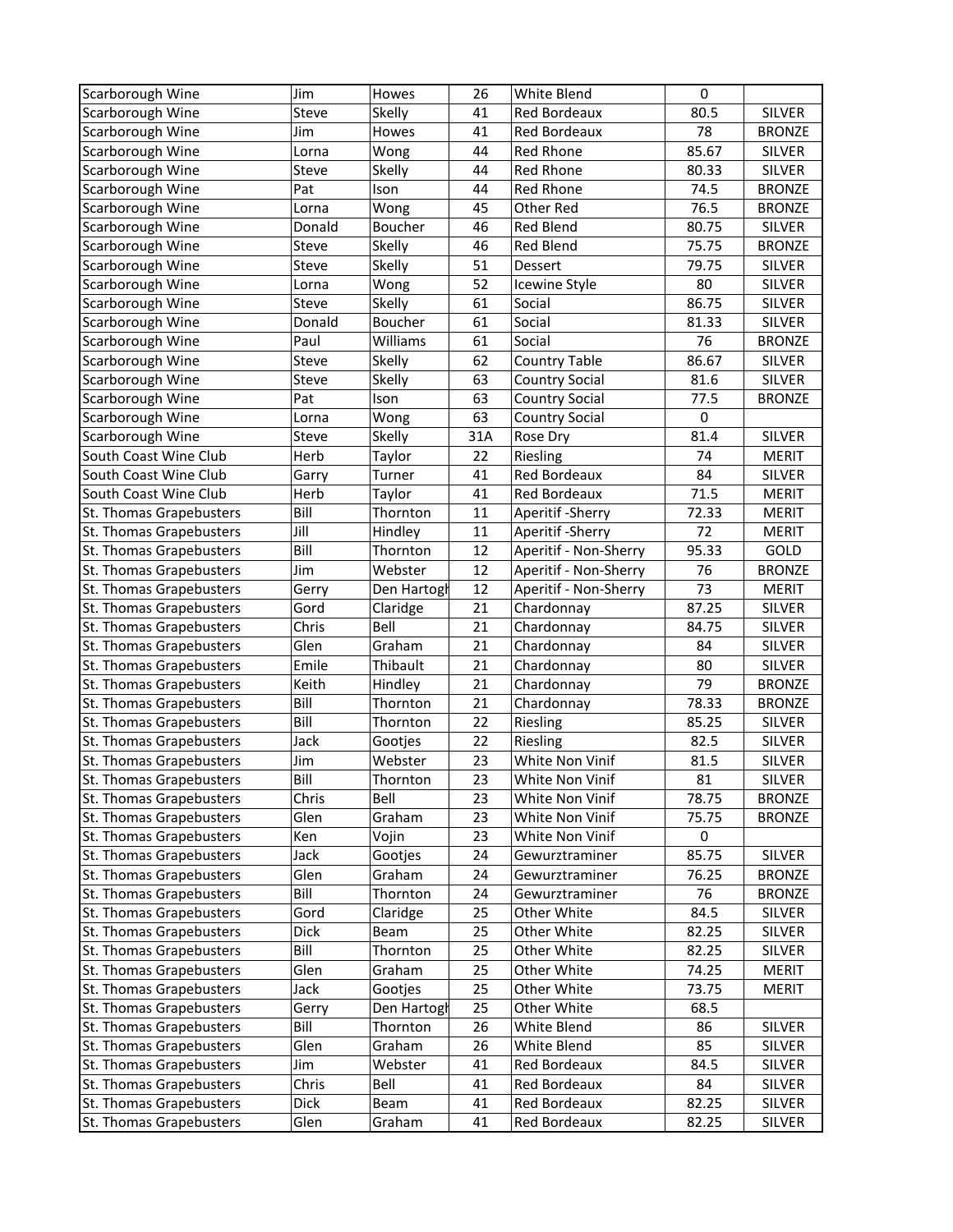| Wrobel<br>77.5<br><b>BRONZE</b><br>St. Thomas Grapebusters<br>Stan<br>41<br>Red Bordeaux<br>41<br>75.75<br><b>BRONZE</b><br>St. Thomas Grapebusters<br>Gerry<br>Den Hartogl<br>Red Bordeaux<br>73.75<br><b>MERIT</b><br>St. Thomas Grapebusters<br>Jack<br>Gootjes<br>41<br>Red Bordeaux<br>Emile<br>Thibault<br>Pinot/Gamay<br>84<br><b>SILVER</b><br>St. Thomas Grapebusters<br>42<br><b>Dick</b><br>Pinot/Gamay<br>81.5<br>SILVER<br>St. Thomas Grapebusters<br>Beam<br>42<br>Bill<br>Pinot/Gamay<br>80<br>SILVER<br>St. Thomas Grapebusters<br>Thornton<br>42<br>Glen<br>Graham<br>Pinot/Gamay<br>77.75<br><b>BRONZE</b><br>St. Thomas Grapebusters<br>42<br>Bill<br>St. Thomas Grapebusters<br>Thornton<br>Red Non Vinif<br>43<br>87.5<br>SILVER<br>Keith<br>Hindley<br>79.5<br><b>SILVER</b><br>St. Thomas Grapebusters<br>43<br>Red Non Vinif<br>78<br><b>BRONZE</b><br>St. Thomas Grapebusters<br>Jack<br>43<br>Red Non Vinif<br>Gootjes<br>Emile<br>Thibault<br>72.5<br>St. Thomas Grapebusters<br>43<br>Red Non Vinif<br><b>MERIT</b><br>Glen<br>71<br>St. Thomas Grapebusters<br>43<br>Red Non Vinif<br><b>MERIT</b><br>Graham<br>87<br>Gord<br>St. Thomas Grapebusters<br>Red Rhone<br>SILVER<br>Claridge<br>44<br>Emile<br>Thibault<br>Red Rhone<br>82.25<br>St. Thomas Grapebusters<br>44<br>SILVER<br>78.25<br>St. Thomas Grapebusters<br>Jack<br>Gootjes<br>44<br>Red Rhone<br><b>BRONZE</b><br>Chris<br>Bell<br>77.25<br>St. Thomas Grapebusters<br>44<br>Red Rhone<br><b>BRONZE</b><br><b>SILVER</b><br>St. Thomas Grapebusters<br>Glen<br>Graham<br>45<br>Other Red<br>84<br>Stan<br>82.25<br>SILVER<br>St. Thomas Grapebusters<br>Wrobel<br>45<br>Other Red<br>Bill<br>Other Red<br>81<br><b>SILVER</b><br>St. Thomas Grapebusters<br>Thornton<br>45<br>77<br>Emile<br>Thibault<br>Other Red<br><b>BRONZE</b><br>St. Thomas Grapebusters<br>45<br>Glen<br>Graham<br>46<br><b>Red Blend</b><br>84.75<br><b>SILVER</b><br>St. Thomas Grapebusters<br>Bill<br><b>SILVER</b><br>St. Thomas Grapebusters<br>Thornton<br>46<br><b>Red Blend</b><br>81.5<br>St. Thomas Grapebusters<br>Jack<br>46<br>Red Blend<br>81<br><b>SILVER</b><br>Gootjes<br>St. Thomas Grapebusters<br>Gord<br>Claridge<br>46<br>Red Blend<br>$\mathbf 0$<br>Bill<br>GOLD<br>St. Thomas Grapebusters<br>Thornton<br>51<br>91.5<br>Dessert<br>Glen<br>Graham<br>80.75<br>St. Thomas Grapebusters<br>51<br>Dessert<br>SILVER<br>Emile<br>Thibault<br>51<br>75.75<br><b>BRONZE</b><br>St. Thomas Grapebusters<br>Dessert<br><b>Dick</b><br>52<br>84.75<br><b>SILVER</b><br>St. Thomas Grapebusters<br>Beam<br>Icewine Style<br>Emile<br>Thibault<br>52<br>St. Thomas Grapebusters<br>Icewine Style<br>84.25<br><b>SILVER</b><br>Bill<br>52<br>SILVER<br>St. Thomas Grapebusters<br>Thornton<br>Icewine Style<br>81.5<br>83<br>St. Thomas Grapebusters<br>Glen<br>Graham<br>53<br>After Dinner<br><b>SILVER</b><br>Bill<br>53<br><b>SILVER</b><br>St. Thomas Grapebusters<br>Thornton<br>After Dinner<br>81.5<br>78<br>St. Thomas Grapebusters<br>Emile<br>Thibault<br>53<br>After Dinner<br><b>BRONZE</b><br>St. Thomas Grapebusters<br>Gord<br>53<br>After Dinner<br>73.75<br>Claridge<br><b>MERIT</b><br><b>Dick</b><br>53<br>St. Thomas Grapebusters<br>After Dinner<br>73.25<br><b>MERIT</b><br>Beam<br>St. Thomas Grapebusters<br>Bill<br>61<br>Social<br>78<br>Thornton<br><b>BRONZE</b><br>62<br>92.5<br>St. Thomas Grapebusters<br>Emile<br>Thibault<br>Country Table<br>GOLD<br>St. Thomas Grapebusters<br>Country Table<br>91<br>Ken<br>Vojin<br>62<br>GOLD<br>Bill<br>79.75<br>St. Thomas Grapebusters<br>Thornton<br>62<br><b>Country Table</b><br>SILVER<br>St. Thomas Grapebusters<br>Shirley<br>63<br><b>Country Social</b><br>91<br>GOLD<br>Vojin<br><b>Country Social</b><br>90.5<br>St. Thomas Grapebusters<br>Webster<br>GOLD<br>Jim<br>63<br>Bill<br>Country Social<br>St. Thomas Grapebusters<br>Thornton<br>80.67<br>SILVER<br>63<br>Bill<br>St. Thomas Grapebusters<br>Thornton<br>64<br><b>Sparkling Wine</b><br>92.4<br>GOLD<br>Thibault/Cla<br><b>Sparkling Wine</b><br>St. Thomas Grapebusters<br>Emile/Gord<br>64<br>78<br><b>BRONZE</b><br>Light Lager & Hybrid<br>St. Thomas Grapebusters<br>Chris<br>Bell<br>81<br><b>BRONZE</b><br>1<br>St. Thomas Grapebusters<br>Light Lager & Hybrid<br>1<br>Bill<br>Thornton<br>81<br><b>BRONZE</b><br><b>Hop-Focused Beers</b><br>St. Thomas Grapebusters<br>Chris<br>82<br>$\overline{2}$<br>SILVER<br>Bell<br>$\mathbf 2$<br>St. Thomas Grapebusters<br>Bill<br><b>Hop-Focused Beers</b><br>Thornton<br>82<br><b>SILVER</b><br>St. Thomas Grapebusters<br>Chris<br>Bell<br><b>Malt-Focused Beers</b><br>$\mathbf{1}$<br><b>BRONZE</b><br>83<br>St. Thomas Grapebusters<br>Bill<br>Thornton<br>Malt-Focused Beers<br>83<br>$\mathbf{1}$<br><b>BRONZE</b><br>Bill<br>St. Thomas Grapebusters<br>Thornton<br>Roasted & Smoked<br>$\overline{2}$<br><b>SILVER</b><br>84<br>St. Thomas Grapebusters<br>Roasted & Smoked<br>$\mathbf{1}$<br>Chris<br>Bell<br><b>BRONZE</b><br>84<br>St. Thomas Grapebusters<br>Chris<br>Bell<br>85<br>Belgian & Wheat<br>$\overline{2}$<br><b>SILVER</b><br>St. Thomas Grapebusters<br>$\mathbf{1}$<br><b>BRONZE</b><br>Bill<br>85<br>Belgian & Wheat<br>Thornton | St. Thomas Grapebusters | Bill | Thornton | 41 | Red Bordeaux | 81.75 | <b>SILVER</b> |
|------------------------------------------------------------------------------------------------------------------------------------------------------------------------------------------------------------------------------------------------------------------------------------------------------------------------------------------------------------------------------------------------------------------------------------------------------------------------------------------------------------------------------------------------------------------------------------------------------------------------------------------------------------------------------------------------------------------------------------------------------------------------------------------------------------------------------------------------------------------------------------------------------------------------------------------------------------------------------------------------------------------------------------------------------------------------------------------------------------------------------------------------------------------------------------------------------------------------------------------------------------------------------------------------------------------------------------------------------------------------------------------------------------------------------------------------------------------------------------------------------------------------------------------------------------------------------------------------------------------------------------------------------------------------------------------------------------------------------------------------------------------------------------------------------------------------------------------------------------------------------------------------------------------------------------------------------------------------------------------------------------------------------------------------------------------------------------------------------------------------------------------------------------------------------------------------------------------------------------------------------------------------------------------------------------------------------------------------------------------------------------------------------------------------------------------------------------------------------------------------------------------------------------------------------------------------------------------------------------------------------------------------------------------------------------------------------------------------------------------------------------------------------------------------------------------------------------------------------------------------------------------------------------------------------------------------------------------------------------------------------------------------------------------------------------------------------------------------------------------------------------------------------------------------------------------------------------------------------------------------------------------------------------------------------------------------------------------------------------------------------------------------------------------------------------------------------------------------------------------------------------------------------------------------------------------------------------------------------------------------------------------------------------------------------------------------------------------------------------------------------------------------------------------------------------------------------------------------------------------------------------------------------------------------------------------------------------------------------------------------------------------------------------------------------------------------------------------------------------------------------------------------------------------------------------------------------------------------------------------------------------------------------------------------------------------------------------------------------------------------------------------------------------------------------------------------------------------------------------------------------------------------------------------------------------------------------------------------------------------------------------------------------------------------------------------------------------------------------------------------------------------------------------------------------------------------------------------------------------------------------------------------------------------------------------------------------------------------------------------------------------------------------------------------------------------------------------------------------------------------------------------------------------------------------------------------------------------------------------------------------|-------------------------|------|----------|----|--------------|-------|---------------|
|                                                                                                                                                                                                                                                                                                                                                                                                                                                                                                                                                                                                                                                                                                                                                                                                                                                                                                                                                                                                                                                                                                                                                                                                                                                                                                                                                                                                                                                                                                                                                                                                                                                                                                                                                                                                                                                                                                                                                                                                                                                                                                                                                                                                                                                                                                                                                                                                                                                                                                                                                                                                                                                                                                                                                                                                                                                                                                                                                                                                                                                                                                                                                                                                                                                                                                                                                                                                                                                                                                                                                                                                                                                                                                                                                                                                                                                                                                                                                                                                                                                                                                                                                                                                                                                                                                                                                                                                                                                                                                                                                                                                                                                                                                                                                                                                                                                                                                                                                                                                                                                                                                                                                                                                                                                      |                         |      |          |    |              |       |               |
|                                                                                                                                                                                                                                                                                                                                                                                                                                                                                                                                                                                                                                                                                                                                                                                                                                                                                                                                                                                                                                                                                                                                                                                                                                                                                                                                                                                                                                                                                                                                                                                                                                                                                                                                                                                                                                                                                                                                                                                                                                                                                                                                                                                                                                                                                                                                                                                                                                                                                                                                                                                                                                                                                                                                                                                                                                                                                                                                                                                                                                                                                                                                                                                                                                                                                                                                                                                                                                                                                                                                                                                                                                                                                                                                                                                                                                                                                                                                                                                                                                                                                                                                                                                                                                                                                                                                                                                                                                                                                                                                                                                                                                                                                                                                                                                                                                                                                                                                                                                                                                                                                                                                                                                                                                                      |                         |      |          |    |              |       |               |
|                                                                                                                                                                                                                                                                                                                                                                                                                                                                                                                                                                                                                                                                                                                                                                                                                                                                                                                                                                                                                                                                                                                                                                                                                                                                                                                                                                                                                                                                                                                                                                                                                                                                                                                                                                                                                                                                                                                                                                                                                                                                                                                                                                                                                                                                                                                                                                                                                                                                                                                                                                                                                                                                                                                                                                                                                                                                                                                                                                                                                                                                                                                                                                                                                                                                                                                                                                                                                                                                                                                                                                                                                                                                                                                                                                                                                                                                                                                                                                                                                                                                                                                                                                                                                                                                                                                                                                                                                                                                                                                                                                                                                                                                                                                                                                                                                                                                                                                                                                                                                                                                                                                                                                                                                                                      |                         |      |          |    |              |       |               |
|                                                                                                                                                                                                                                                                                                                                                                                                                                                                                                                                                                                                                                                                                                                                                                                                                                                                                                                                                                                                                                                                                                                                                                                                                                                                                                                                                                                                                                                                                                                                                                                                                                                                                                                                                                                                                                                                                                                                                                                                                                                                                                                                                                                                                                                                                                                                                                                                                                                                                                                                                                                                                                                                                                                                                                                                                                                                                                                                                                                                                                                                                                                                                                                                                                                                                                                                                                                                                                                                                                                                                                                                                                                                                                                                                                                                                                                                                                                                                                                                                                                                                                                                                                                                                                                                                                                                                                                                                                                                                                                                                                                                                                                                                                                                                                                                                                                                                                                                                                                                                                                                                                                                                                                                                                                      |                         |      |          |    |              |       |               |
|                                                                                                                                                                                                                                                                                                                                                                                                                                                                                                                                                                                                                                                                                                                                                                                                                                                                                                                                                                                                                                                                                                                                                                                                                                                                                                                                                                                                                                                                                                                                                                                                                                                                                                                                                                                                                                                                                                                                                                                                                                                                                                                                                                                                                                                                                                                                                                                                                                                                                                                                                                                                                                                                                                                                                                                                                                                                                                                                                                                                                                                                                                                                                                                                                                                                                                                                                                                                                                                                                                                                                                                                                                                                                                                                                                                                                                                                                                                                                                                                                                                                                                                                                                                                                                                                                                                                                                                                                                                                                                                                                                                                                                                                                                                                                                                                                                                                                                                                                                                                                                                                                                                                                                                                                                                      |                         |      |          |    |              |       |               |
|                                                                                                                                                                                                                                                                                                                                                                                                                                                                                                                                                                                                                                                                                                                                                                                                                                                                                                                                                                                                                                                                                                                                                                                                                                                                                                                                                                                                                                                                                                                                                                                                                                                                                                                                                                                                                                                                                                                                                                                                                                                                                                                                                                                                                                                                                                                                                                                                                                                                                                                                                                                                                                                                                                                                                                                                                                                                                                                                                                                                                                                                                                                                                                                                                                                                                                                                                                                                                                                                                                                                                                                                                                                                                                                                                                                                                                                                                                                                                                                                                                                                                                                                                                                                                                                                                                                                                                                                                                                                                                                                                                                                                                                                                                                                                                                                                                                                                                                                                                                                                                                                                                                                                                                                                                                      |                         |      |          |    |              |       |               |
|                                                                                                                                                                                                                                                                                                                                                                                                                                                                                                                                                                                                                                                                                                                                                                                                                                                                                                                                                                                                                                                                                                                                                                                                                                                                                                                                                                                                                                                                                                                                                                                                                                                                                                                                                                                                                                                                                                                                                                                                                                                                                                                                                                                                                                                                                                                                                                                                                                                                                                                                                                                                                                                                                                                                                                                                                                                                                                                                                                                                                                                                                                                                                                                                                                                                                                                                                                                                                                                                                                                                                                                                                                                                                                                                                                                                                                                                                                                                                                                                                                                                                                                                                                                                                                                                                                                                                                                                                                                                                                                                                                                                                                                                                                                                                                                                                                                                                                                                                                                                                                                                                                                                                                                                                                                      |                         |      |          |    |              |       |               |
|                                                                                                                                                                                                                                                                                                                                                                                                                                                                                                                                                                                                                                                                                                                                                                                                                                                                                                                                                                                                                                                                                                                                                                                                                                                                                                                                                                                                                                                                                                                                                                                                                                                                                                                                                                                                                                                                                                                                                                                                                                                                                                                                                                                                                                                                                                                                                                                                                                                                                                                                                                                                                                                                                                                                                                                                                                                                                                                                                                                                                                                                                                                                                                                                                                                                                                                                                                                                                                                                                                                                                                                                                                                                                                                                                                                                                                                                                                                                                                                                                                                                                                                                                                                                                                                                                                                                                                                                                                                                                                                                                                                                                                                                                                                                                                                                                                                                                                                                                                                                                                                                                                                                                                                                                                                      |                         |      |          |    |              |       |               |
|                                                                                                                                                                                                                                                                                                                                                                                                                                                                                                                                                                                                                                                                                                                                                                                                                                                                                                                                                                                                                                                                                                                                                                                                                                                                                                                                                                                                                                                                                                                                                                                                                                                                                                                                                                                                                                                                                                                                                                                                                                                                                                                                                                                                                                                                                                                                                                                                                                                                                                                                                                                                                                                                                                                                                                                                                                                                                                                                                                                                                                                                                                                                                                                                                                                                                                                                                                                                                                                                                                                                                                                                                                                                                                                                                                                                                                                                                                                                                                                                                                                                                                                                                                                                                                                                                                                                                                                                                                                                                                                                                                                                                                                                                                                                                                                                                                                                                                                                                                                                                                                                                                                                                                                                                                                      |                         |      |          |    |              |       |               |
|                                                                                                                                                                                                                                                                                                                                                                                                                                                                                                                                                                                                                                                                                                                                                                                                                                                                                                                                                                                                                                                                                                                                                                                                                                                                                                                                                                                                                                                                                                                                                                                                                                                                                                                                                                                                                                                                                                                                                                                                                                                                                                                                                                                                                                                                                                                                                                                                                                                                                                                                                                                                                                                                                                                                                                                                                                                                                                                                                                                                                                                                                                                                                                                                                                                                                                                                                                                                                                                                                                                                                                                                                                                                                                                                                                                                                                                                                                                                                                                                                                                                                                                                                                                                                                                                                                                                                                                                                                                                                                                                                                                                                                                                                                                                                                                                                                                                                                                                                                                                                                                                                                                                                                                                                                                      |                         |      |          |    |              |       |               |
|                                                                                                                                                                                                                                                                                                                                                                                                                                                                                                                                                                                                                                                                                                                                                                                                                                                                                                                                                                                                                                                                                                                                                                                                                                                                                                                                                                                                                                                                                                                                                                                                                                                                                                                                                                                                                                                                                                                                                                                                                                                                                                                                                                                                                                                                                                                                                                                                                                                                                                                                                                                                                                                                                                                                                                                                                                                                                                                                                                                                                                                                                                                                                                                                                                                                                                                                                                                                                                                                                                                                                                                                                                                                                                                                                                                                                                                                                                                                                                                                                                                                                                                                                                                                                                                                                                                                                                                                                                                                                                                                                                                                                                                                                                                                                                                                                                                                                                                                                                                                                                                                                                                                                                                                                                                      |                         |      |          |    |              |       |               |
|                                                                                                                                                                                                                                                                                                                                                                                                                                                                                                                                                                                                                                                                                                                                                                                                                                                                                                                                                                                                                                                                                                                                                                                                                                                                                                                                                                                                                                                                                                                                                                                                                                                                                                                                                                                                                                                                                                                                                                                                                                                                                                                                                                                                                                                                                                                                                                                                                                                                                                                                                                                                                                                                                                                                                                                                                                                                                                                                                                                                                                                                                                                                                                                                                                                                                                                                                                                                                                                                                                                                                                                                                                                                                                                                                                                                                                                                                                                                                                                                                                                                                                                                                                                                                                                                                                                                                                                                                                                                                                                                                                                                                                                                                                                                                                                                                                                                                                                                                                                                                                                                                                                                                                                                                                                      |                         |      |          |    |              |       |               |
|                                                                                                                                                                                                                                                                                                                                                                                                                                                                                                                                                                                                                                                                                                                                                                                                                                                                                                                                                                                                                                                                                                                                                                                                                                                                                                                                                                                                                                                                                                                                                                                                                                                                                                                                                                                                                                                                                                                                                                                                                                                                                                                                                                                                                                                                                                                                                                                                                                                                                                                                                                                                                                                                                                                                                                                                                                                                                                                                                                                                                                                                                                                                                                                                                                                                                                                                                                                                                                                                                                                                                                                                                                                                                                                                                                                                                                                                                                                                                                                                                                                                                                                                                                                                                                                                                                                                                                                                                                                                                                                                                                                                                                                                                                                                                                                                                                                                                                                                                                                                                                                                                                                                                                                                                                                      |                         |      |          |    |              |       |               |
|                                                                                                                                                                                                                                                                                                                                                                                                                                                                                                                                                                                                                                                                                                                                                                                                                                                                                                                                                                                                                                                                                                                                                                                                                                                                                                                                                                                                                                                                                                                                                                                                                                                                                                                                                                                                                                                                                                                                                                                                                                                                                                                                                                                                                                                                                                                                                                                                                                                                                                                                                                                                                                                                                                                                                                                                                                                                                                                                                                                                                                                                                                                                                                                                                                                                                                                                                                                                                                                                                                                                                                                                                                                                                                                                                                                                                                                                                                                                                                                                                                                                                                                                                                                                                                                                                                                                                                                                                                                                                                                                                                                                                                                                                                                                                                                                                                                                                                                                                                                                                                                                                                                                                                                                                                                      |                         |      |          |    |              |       |               |
|                                                                                                                                                                                                                                                                                                                                                                                                                                                                                                                                                                                                                                                                                                                                                                                                                                                                                                                                                                                                                                                                                                                                                                                                                                                                                                                                                                                                                                                                                                                                                                                                                                                                                                                                                                                                                                                                                                                                                                                                                                                                                                                                                                                                                                                                                                                                                                                                                                                                                                                                                                                                                                                                                                                                                                                                                                                                                                                                                                                                                                                                                                                                                                                                                                                                                                                                                                                                                                                                                                                                                                                                                                                                                                                                                                                                                                                                                                                                                                                                                                                                                                                                                                                                                                                                                                                                                                                                                                                                                                                                                                                                                                                                                                                                                                                                                                                                                                                                                                                                                                                                                                                                                                                                                                                      |                         |      |          |    |              |       |               |
|                                                                                                                                                                                                                                                                                                                                                                                                                                                                                                                                                                                                                                                                                                                                                                                                                                                                                                                                                                                                                                                                                                                                                                                                                                                                                                                                                                                                                                                                                                                                                                                                                                                                                                                                                                                                                                                                                                                                                                                                                                                                                                                                                                                                                                                                                                                                                                                                                                                                                                                                                                                                                                                                                                                                                                                                                                                                                                                                                                                                                                                                                                                                                                                                                                                                                                                                                                                                                                                                                                                                                                                                                                                                                                                                                                                                                                                                                                                                                                                                                                                                                                                                                                                                                                                                                                                                                                                                                                                                                                                                                                                                                                                                                                                                                                                                                                                                                                                                                                                                                                                                                                                                                                                                                                                      |                         |      |          |    |              |       |               |
|                                                                                                                                                                                                                                                                                                                                                                                                                                                                                                                                                                                                                                                                                                                                                                                                                                                                                                                                                                                                                                                                                                                                                                                                                                                                                                                                                                                                                                                                                                                                                                                                                                                                                                                                                                                                                                                                                                                                                                                                                                                                                                                                                                                                                                                                                                                                                                                                                                                                                                                                                                                                                                                                                                                                                                                                                                                                                                                                                                                                                                                                                                                                                                                                                                                                                                                                                                                                                                                                                                                                                                                                                                                                                                                                                                                                                                                                                                                                                                                                                                                                                                                                                                                                                                                                                                                                                                                                                                                                                                                                                                                                                                                                                                                                                                                                                                                                                                                                                                                                                                                                                                                                                                                                                                                      |                         |      |          |    |              |       |               |
|                                                                                                                                                                                                                                                                                                                                                                                                                                                                                                                                                                                                                                                                                                                                                                                                                                                                                                                                                                                                                                                                                                                                                                                                                                                                                                                                                                                                                                                                                                                                                                                                                                                                                                                                                                                                                                                                                                                                                                                                                                                                                                                                                                                                                                                                                                                                                                                                                                                                                                                                                                                                                                                                                                                                                                                                                                                                                                                                                                                                                                                                                                                                                                                                                                                                                                                                                                                                                                                                                                                                                                                                                                                                                                                                                                                                                                                                                                                                                                                                                                                                                                                                                                                                                                                                                                                                                                                                                                                                                                                                                                                                                                                                                                                                                                                                                                                                                                                                                                                                                                                                                                                                                                                                                                                      |                         |      |          |    |              |       |               |
|                                                                                                                                                                                                                                                                                                                                                                                                                                                                                                                                                                                                                                                                                                                                                                                                                                                                                                                                                                                                                                                                                                                                                                                                                                                                                                                                                                                                                                                                                                                                                                                                                                                                                                                                                                                                                                                                                                                                                                                                                                                                                                                                                                                                                                                                                                                                                                                                                                                                                                                                                                                                                                                                                                                                                                                                                                                                                                                                                                                                                                                                                                                                                                                                                                                                                                                                                                                                                                                                                                                                                                                                                                                                                                                                                                                                                                                                                                                                                                                                                                                                                                                                                                                                                                                                                                                                                                                                                                                                                                                                                                                                                                                                                                                                                                                                                                                                                                                                                                                                                                                                                                                                                                                                                                                      |                         |      |          |    |              |       |               |
|                                                                                                                                                                                                                                                                                                                                                                                                                                                                                                                                                                                                                                                                                                                                                                                                                                                                                                                                                                                                                                                                                                                                                                                                                                                                                                                                                                                                                                                                                                                                                                                                                                                                                                                                                                                                                                                                                                                                                                                                                                                                                                                                                                                                                                                                                                                                                                                                                                                                                                                                                                                                                                                                                                                                                                                                                                                                                                                                                                                                                                                                                                                                                                                                                                                                                                                                                                                                                                                                                                                                                                                                                                                                                                                                                                                                                                                                                                                                                                                                                                                                                                                                                                                                                                                                                                                                                                                                                                                                                                                                                                                                                                                                                                                                                                                                                                                                                                                                                                                                                                                                                                                                                                                                                                                      |                         |      |          |    |              |       |               |
|                                                                                                                                                                                                                                                                                                                                                                                                                                                                                                                                                                                                                                                                                                                                                                                                                                                                                                                                                                                                                                                                                                                                                                                                                                                                                                                                                                                                                                                                                                                                                                                                                                                                                                                                                                                                                                                                                                                                                                                                                                                                                                                                                                                                                                                                                                                                                                                                                                                                                                                                                                                                                                                                                                                                                                                                                                                                                                                                                                                                                                                                                                                                                                                                                                                                                                                                                                                                                                                                                                                                                                                                                                                                                                                                                                                                                                                                                                                                                                                                                                                                                                                                                                                                                                                                                                                                                                                                                                                                                                                                                                                                                                                                                                                                                                                                                                                                                                                                                                                                                                                                                                                                                                                                                                                      |                         |      |          |    |              |       |               |
|                                                                                                                                                                                                                                                                                                                                                                                                                                                                                                                                                                                                                                                                                                                                                                                                                                                                                                                                                                                                                                                                                                                                                                                                                                                                                                                                                                                                                                                                                                                                                                                                                                                                                                                                                                                                                                                                                                                                                                                                                                                                                                                                                                                                                                                                                                                                                                                                                                                                                                                                                                                                                                                                                                                                                                                                                                                                                                                                                                                                                                                                                                                                                                                                                                                                                                                                                                                                                                                                                                                                                                                                                                                                                                                                                                                                                                                                                                                                                                                                                                                                                                                                                                                                                                                                                                                                                                                                                                                                                                                                                                                                                                                                                                                                                                                                                                                                                                                                                                                                                                                                                                                                                                                                                                                      |                         |      |          |    |              |       |               |
|                                                                                                                                                                                                                                                                                                                                                                                                                                                                                                                                                                                                                                                                                                                                                                                                                                                                                                                                                                                                                                                                                                                                                                                                                                                                                                                                                                                                                                                                                                                                                                                                                                                                                                                                                                                                                                                                                                                                                                                                                                                                                                                                                                                                                                                                                                                                                                                                                                                                                                                                                                                                                                                                                                                                                                                                                                                                                                                                                                                                                                                                                                                                                                                                                                                                                                                                                                                                                                                                                                                                                                                                                                                                                                                                                                                                                                                                                                                                                                                                                                                                                                                                                                                                                                                                                                                                                                                                                                                                                                                                                                                                                                                                                                                                                                                                                                                                                                                                                                                                                                                                                                                                                                                                                                                      |                         |      |          |    |              |       |               |
|                                                                                                                                                                                                                                                                                                                                                                                                                                                                                                                                                                                                                                                                                                                                                                                                                                                                                                                                                                                                                                                                                                                                                                                                                                                                                                                                                                                                                                                                                                                                                                                                                                                                                                                                                                                                                                                                                                                                                                                                                                                                                                                                                                                                                                                                                                                                                                                                                                                                                                                                                                                                                                                                                                                                                                                                                                                                                                                                                                                                                                                                                                                                                                                                                                                                                                                                                                                                                                                                                                                                                                                                                                                                                                                                                                                                                                                                                                                                                                                                                                                                                                                                                                                                                                                                                                                                                                                                                                                                                                                                                                                                                                                                                                                                                                                                                                                                                                                                                                                                                                                                                                                                                                                                                                                      |                         |      |          |    |              |       |               |
|                                                                                                                                                                                                                                                                                                                                                                                                                                                                                                                                                                                                                                                                                                                                                                                                                                                                                                                                                                                                                                                                                                                                                                                                                                                                                                                                                                                                                                                                                                                                                                                                                                                                                                                                                                                                                                                                                                                                                                                                                                                                                                                                                                                                                                                                                                                                                                                                                                                                                                                                                                                                                                                                                                                                                                                                                                                                                                                                                                                                                                                                                                                                                                                                                                                                                                                                                                                                                                                                                                                                                                                                                                                                                                                                                                                                                                                                                                                                                                                                                                                                                                                                                                                                                                                                                                                                                                                                                                                                                                                                                                                                                                                                                                                                                                                                                                                                                                                                                                                                                                                                                                                                                                                                                                                      |                         |      |          |    |              |       |               |
|                                                                                                                                                                                                                                                                                                                                                                                                                                                                                                                                                                                                                                                                                                                                                                                                                                                                                                                                                                                                                                                                                                                                                                                                                                                                                                                                                                                                                                                                                                                                                                                                                                                                                                                                                                                                                                                                                                                                                                                                                                                                                                                                                                                                                                                                                                                                                                                                                                                                                                                                                                                                                                                                                                                                                                                                                                                                                                                                                                                                                                                                                                                                                                                                                                                                                                                                                                                                                                                                                                                                                                                                                                                                                                                                                                                                                                                                                                                                                                                                                                                                                                                                                                                                                                                                                                                                                                                                                                                                                                                                                                                                                                                                                                                                                                                                                                                                                                                                                                                                                                                                                                                                                                                                                                                      |                         |      |          |    |              |       |               |
|                                                                                                                                                                                                                                                                                                                                                                                                                                                                                                                                                                                                                                                                                                                                                                                                                                                                                                                                                                                                                                                                                                                                                                                                                                                                                                                                                                                                                                                                                                                                                                                                                                                                                                                                                                                                                                                                                                                                                                                                                                                                                                                                                                                                                                                                                                                                                                                                                                                                                                                                                                                                                                                                                                                                                                                                                                                                                                                                                                                                                                                                                                                                                                                                                                                                                                                                                                                                                                                                                                                                                                                                                                                                                                                                                                                                                                                                                                                                                                                                                                                                                                                                                                                                                                                                                                                                                                                                                                                                                                                                                                                                                                                                                                                                                                                                                                                                                                                                                                                                                                                                                                                                                                                                                                                      |                         |      |          |    |              |       |               |
|                                                                                                                                                                                                                                                                                                                                                                                                                                                                                                                                                                                                                                                                                                                                                                                                                                                                                                                                                                                                                                                                                                                                                                                                                                                                                                                                                                                                                                                                                                                                                                                                                                                                                                                                                                                                                                                                                                                                                                                                                                                                                                                                                                                                                                                                                                                                                                                                                                                                                                                                                                                                                                                                                                                                                                                                                                                                                                                                                                                                                                                                                                                                                                                                                                                                                                                                                                                                                                                                                                                                                                                                                                                                                                                                                                                                                                                                                                                                                                                                                                                                                                                                                                                                                                                                                                                                                                                                                                                                                                                                                                                                                                                                                                                                                                                                                                                                                                                                                                                                                                                                                                                                                                                                                                                      |                         |      |          |    |              |       |               |
|                                                                                                                                                                                                                                                                                                                                                                                                                                                                                                                                                                                                                                                                                                                                                                                                                                                                                                                                                                                                                                                                                                                                                                                                                                                                                                                                                                                                                                                                                                                                                                                                                                                                                                                                                                                                                                                                                                                                                                                                                                                                                                                                                                                                                                                                                                                                                                                                                                                                                                                                                                                                                                                                                                                                                                                                                                                                                                                                                                                                                                                                                                                                                                                                                                                                                                                                                                                                                                                                                                                                                                                                                                                                                                                                                                                                                                                                                                                                                                                                                                                                                                                                                                                                                                                                                                                                                                                                                                                                                                                                                                                                                                                                                                                                                                                                                                                                                                                                                                                                                                                                                                                                                                                                                                                      |                         |      |          |    |              |       |               |
|                                                                                                                                                                                                                                                                                                                                                                                                                                                                                                                                                                                                                                                                                                                                                                                                                                                                                                                                                                                                                                                                                                                                                                                                                                                                                                                                                                                                                                                                                                                                                                                                                                                                                                                                                                                                                                                                                                                                                                                                                                                                                                                                                                                                                                                                                                                                                                                                                                                                                                                                                                                                                                                                                                                                                                                                                                                                                                                                                                                                                                                                                                                                                                                                                                                                                                                                                                                                                                                                                                                                                                                                                                                                                                                                                                                                                                                                                                                                                                                                                                                                                                                                                                                                                                                                                                                                                                                                                                                                                                                                                                                                                                                                                                                                                                                                                                                                                                                                                                                                                                                                                                                                                                                                                                                      |                         |      |          |    |              |       |               |
|                                                                                                                                                                                                                                                                                                                                                                                                                                                                                                                                                                                                                                                                                                                                                                                                                                                                                                                                                                                                                                                                                                                                                                                                                                                                                                                                                                                                                                                                                                                                                                                                                                                                                                                                                                                                                                                                                                                                                                                                                                                                                                                                                                                                                                                                                                                                                                                                                                                                                                                                                                                                                                                                                                                                                                                                                                                                                                                                                                                                                                                                                                                                                                                                                                                                                                                                                                                                                                                                                                                                                                                                                                                                                                                                                                                                                                                                                                                                                                                                                                                                                                                                                                                                                                                                                                                                                                                                                                                                                                                                                                                                                                                                                                                                                                                                                                                                                                                                                                                                                                                                                                                                                                                                                                                      |                         |      |          |    |              |       |               |
|                                                                                                                                                                                                                                                                                                                                                                                                                                                                                                                                                                                                                                                                                                                                                                                                                                                                                                                                                                                                                                                                                                                                                                                                                                                                                                                                                                                                                                                                                                                                                                                                                                                                                                                                                                                                                                                                                                                                                                                                                                                                                                                                                                                                                                                                                                                                                                                                                                                                                                                                                                                                                                                                                                                                                                                                                                                                                                                                                                                                                                                                                                                                                                                                                                                                                                                                                                                                                                                                                                                                                                                                                                                                                                                                                                                                                                                                                                                                                                                                                                                                                                                                                                                                                                                                                                                                                                                                                                                                                                                                                                                                                                                                                                                                                                                                                                                                                                                                                                                                                                                                                                                                                                                                                                                      |                         |      |          |    |              |       |               |
|                                                                                                                                                                                                                                                                                                                                                                                                                                                                                                                                                                                                                                                                                                                                                                                                                                                                                                                                                                                                                                                                                                                                                                                                                                                                                                                                                                                                                                                                                                                                                                                                                                                                                                                                                                                                                                                                                                                                                                                                                                                                                                                                                                                                                                                                                                                                                                                                                                                                                                                                                                                                                                                                                                                                                                                                                                                                                                                                                                                                                                                                                                                                                                                                                                                                                                                                                                                                                                                                                                                                                                                                                                                                                                                                                                                                                                                                                                                                                                                                                                                                                                                                                                                                                                                                                                                                                                                                                                                                                                                                                                                                                                                                                                                                                                                                                                                                                                                                                                                                                                                                                                                                                                                                                                                      |                         |      |          |    |              |       |               |
|                                                                                                                                                                                                                                                                                                                                                                                                                                                                                                                                                                                                                                                                                                                                                                                                                                                                                                                                                                                                                                                                                                                                                                                                                                                                                                                                                                                                                                                                                                                                                                                                                                                                                                                                                                                                                                                                                                                                                                                                                                                                                                                                                                                                                                                                                                                                                                                                                                                                                                                                                                                                                                                                                                                                                                                                                                                                                                                                                                                                                                                                                                                                                                                                                                                                                                                                                                                                                                                                                                                                                                                                                                                                                                                                                                                                                                                                                                                                                                                                                                                                                                                                                                                                                                                                                                                                                                                                                                                                                                                                                                                                                                                                                                                                                                                                                                                                                                                                                                                                                                                                                                                                                                                                                                                      |                         |      |          |    |              |       |               |
|                                                                                                                                                                                                                                                                                                                                                                                                                                                                                                                                                                                                                                                                                                                                                                                                                                                                                                                                                                                                                                                                                                                                                                                                                                                                                                                                                                                                                                                                                                                                                                                                                                                                                                                                                                                                                                                                                                                                                                                                                                                                                                                                                                                                                                                                                                                                                                                                                                                                                                                                                                                                                                                                                                                                                                                                                                                                                                                                                                                                                                                                                                                                                                                                                                                                                                                                                                                                                                                                                                                                                                                                                                                                                                                                                                                                                                                                                                                                                                                                                                                                                                                                                                                                                                                                                                                                                                                                                                                                                                                                                                                                                                                                                                                                                                                                                                                                                                                                                                                                                                                                                                                                                                                                                                                      |                         |      |          |    |              |       |               |
|                                                                                                                                                                                                                                                                                                                                                                                                                                                                                                                                                                                                                                                                                                                                                                                                                                                                                                                                                                                                                                                                                                                                                                                                                                                                                                                                                                                                                                                                                                                                                                                                                                                                                                                                                                                                                                                                                                                                                                                                                                                                                                                                                                                                                                                                                                                                                                                                                                                                                                                                                                                                                                                                                                                                                                                                                                                                                                                                                                                                                                                                                                                                                                                                                                                                                                                                                                                                                                                                                                                                                                                                                                                                                                                                                                                                                                                                                                                                                                                                                                                                                                                                                                                                                                                                                                                                                                                                                                                                                                                                                                                                                                                                                                                                                                                                                                                                                                                                                                                                                                                                                                                                                                                                                                                      |                         |      |          |    |              |       |               |
|                                                                                                                                                                                                                                                                                                                                                                                                                                                                                                                                                                                                                                                                                                                                                                                                                                                                                                                                                                                                                                                                                                                                                                                                                                                                                                                                                                                                                                                                                                                                                                                                                                                                                                                                                                                                                                                                                                                                                                                                                                                                                                                                                                                                                                                                                                                                                                                                                                                                                                                                                                                                                                                                                                                                                                                                                                                                                                                                                                                                                                                                                                                                                                                                                                                                                                                                                                                                                                                                                                                                                                                                                                                                                                                                                                                                                                                                                                                                                                                                                                                                                                                                                                                                                                                                                                                                                                                                                                                                                                                                                                                                                                                                                                                                                                                                                                                                                                                                                                                                                                                                                                                                                                                                                                                      |                         |      |          |    |              |       |               |
|                                                                                                                                                                                                                                                                                                                                                                                                                                                                                                                                                                                                                                                                                                                                                                                                                                                                                                                                                                                                                                                                                                                                                                                                                                                                                                                                                                                                                                                                                                                                                                                                                                                                                                                                                                                                                                                                                                                                                                                                                                                                                                                                                                                                                                                                                                                                                                                                                                                                                                                                                                                                                                                                                                                                                                                                                                                                                                                                                                                                                                                                                                                                                                                                                                                                                                                                                                                                                                                                                                                                                                                                                                                                                                                                                                                                                                                                                                                                                                                                                                                                                                                                                                                                                                                                                                                                                                                                                                                                                                                                                                                                                                                                                                                                                                                                                                                                                                                                                                                                                                                                                                                                                                                                                                                      |                         |      |          |    |              |       |               |
|                                                                                                                                                                                                                                                                                                                                                                                                                                                                                                                                                                                                                                                                                                                                                                                                                                                                                                                                                                                                                                                                                                                                                                                                                                                                                                                                                                                                                                                                                                                                                                                                                                                                                                                                                                                                                                                                                                                                                                                                                                                                                                                                                                                                                                                                                                                                                                                                                                                                                                                                                                                                                                                                                                                                                                                                                                                                                                                                                                                                                                                                                                                                                                                                                                                                                                                                                                                                                                                                                                                                                                                                                                                                                                                                                                                                                                                                                                                                                                                                                                                                                                                                                                                                                                                                                                                                                                                                                                                                                                                                                                                                                                                                                                                                                                                                                                                                                                                                                                                                                                                                                                                                                                                                                                                      |                         |      |          |    |              |       |               |
|                                                                                                                                                                                                                                                                                                                                                                                                                                                                                                                                                                                                                                                                                                                                                                                                                                                                                                                                                                                                                                                                                                                                                                                                                                                                                                                                                                                                                                                                                                                                                                                                                                                                                                                                                                                                                                                                                                                                                                                                                                                                                                                                                                                                                                                                                                                                                                                                                                                                                                                                                                                                                                                                                                                                                                                                                                                                                                                                                                                                                                                                                                                                                                                                                                                                                                                                                                                                                                                                                                                                                                                                                                                                                                                                                                                                                                                                                                                                                                                                                                                                                                                                                                                                                                                                                                                                                                                                                                                                                                                                                                                                                                                                                                                                                                                                                                                                                                                                                                                                                                                                                                                                                                                                                                                      |                         |      |          |    |              |       |               |
|                                                                                                                                                                                                                                                                                                                                                                                                                                                                                                                                                                                                                                                                                                                                                                                                                                                                                                                                                                                                                                                                                                                                                                                                                                                                                                                                                                                                                                                                                                                                                                                                                                                                                                                                                                                                                                                                                                                                                                                                                                                                                                                                                                                                                                                                                                                                                                                                                                                                                                                                                                                                                                                                                                                                                                                                                                                                                                                                                                                                                                                                                                                                                                                                                                                                                                                                                                                                                                                                                                                                                                                                                                                                                                                                                                                                                                                                                                                                                                                                                                                                                                                                                                                                                                                                                                                                                                                                                                                                                                                                                                                                                                                                                                                                                                                                                                                                                                                                                                                                                                                                                                                                                                                                                                                      |                         |      |          |    |              |       |               |
|                                                                                                                                                                                                                                                                                                                                                                                                                                                                                                                                                                                                                                                                                                                                                                                                                                                                                                                                                                                                                                                                                                                                                                                                                                                                                                                                                                                                                                                                                                                                                                                                                                                                                                                                                                                                                                                                                                                                                                                                                                                                                                                                                                                                                                                                                                                                                                                                                                                                                                                                                                                                                                                                                                                                                                                                                                                                                                                                                                                                                                                                                                                                                                                                                                                                                                                                                                                                                                                                                                                                                                                                                                                                                                                                                                                                                                                                                                                                                                                                                                                                                                                                                                                                                                                                                                                                                                                                                                                                                                                                                                                                                                                                                                                                                                                                                                                                                                                                                                                                                                                                                                                                                                                                                                                      |                         |      |          |    |              |       |               |
|                                                                                                                                                                                                                                                                                                                                                                                                                                                                                                                                                                                                                                                                                                                                                                                                                                                                                                                                                                                                                                                                                                                                                                                                                                                                                                                                                                                                                                                                                                                                                                                                                                                                                                                                                                                                                                                                                                                                                                                                                                                                                                                                                                                                                                                                                                                                                                                                                                                                                                                                                                                                                                                                                                                                                                                                                                                                                                                                                                                                                                                                                                                                                                                                                                                                                                                                                                                                                                                                                                                                                                                                                                                                                                                                                                                                                                                                                                                                                                                                                                                                                                                                                                                                                                                                                                                                                                                                                                                                                                                                                                                                                                                                                                                                                                                                                                                                                                                                                                                                                                                                                                                                                                                                                                                      |                         |      |          |    |              |       |               |
|                                                                                                                                                                                                                                                                                                                                                                                                                                                                                                                                                                                                                                                                                                                                                                                                                                                                                                                                                                                                                                                                                                                                                                                                                                                                                                                                                                                                                                                                                                                                                                                                                                                                                                                                                                                                                                                                                                                                                                                                                                                                                                                                                                                                                                                                                                                                                                                                                                                                                                                                                                                                                                                                                                                                                                                                                                                                                                                                                                                                                                                                                                                                                                                                                                                                                                                                                                                                                                                                                                                                                                                                                                                                                                                                                                                                                                                                                                                                                                                                                                                                                                                                                                                                                                                                                                                                                                                                                                                                                                                                                                                                                                                                                                                                                                                                                                                                                                                                                                                                                                                                                                                                                                                                                                                      |                         |      |          |    |              |       |               |
|                                                                                                                                                                                                                                                                                                                                                                                                                                                                                                                                                                                                                                                                                                                                                                                                                                                                                                                                                                                                                                                                                                                                                                                                                                                                                                                                                                                                                                                                                                                                                                                                                                                                                                                                                                                                                                                                                                                                                                                                                                                                                                                                                                                                                                                                                                                                                                                                                                                                                                                                                                                                                                                                                                                                                                                                                                                                                                                                                                                                                                                                                                                                                                                                                                                                                                                                                                                                                                                                                                                                                                                                                                                                                                                                                                                                                                                                                                                                                                                                                                                                                                                                                                                                                                                                                                                                                                                                                                                                                                                                                                                                                                                                                                                                                                                                                                                                                                                                                                                                                                                                                                                                                                                                                                                      |                         |      |          |    |              |       |               |
|                                                                                                                                                                                                                                                                                                                                                                                                                                                                                                                                                                                                                                                                                                                                                                                                                                                                                                                                                                                                                                                                                                                                                                                                                                                                                                                                                                                                                                                                                                                                                                                                                                                                                                                                                                                                                                                                                                                                                                                                                                                                                                                                                                                                                                                                                                                                                                                                                                                                                                                                                                                                                                                                                                                                                                                                                                                                                                                                                                                                                                                                                                                                                                                                                                                                                                                                                                                                                                                                                                                                                                                                                                                                                                                                                                                                                                                                                                                                                                                                                                                                                                                                                                                                                                                                                                                                                                                                                                                                                                                                                                                                                                                                                                                                                                                                                                                                                                                                                                                                                                                                                                                                                                                                                                                      |                         |      |          |    |              |       |               |
|                                                                                                                                                                                                                                                                                                                                                                                                                                                                                                                                                                                                                                                                                                                                                                                                                                                                                                                                                                                                                                                                                                                                                                                                                                                                                                                                                                                                                                                                                                                                                                                                                                                                                                                                                                                                                                                                                                                                                                                                                                                                                                                                                                                                                                                                                                                                                                                                                                                                                                                                                                                                                                                                                                                                                                                                                                                                                                                                                                                                                                                                                                                                                                                                                                                                                                                                                                                                                                                                                                                                                                                                                                                                                                                                                                                                                                                                                                                                                                                                                                                                                                                                                                                                                                                                                                                                                                                                                                                                                                                                                                                                                                                                                                                                                                                                                                                                                                                                                                                                                                                                                                                                                                                                                                                      |                         |      |          |    |              |       |               |
|                                                                                                                                                                                                                                                                                                                                                                                                                                                                                                                                                                                                                                                                                                                                                                                                                                                                                                                                                                                                                                                                                                                                                                                                                                                                                                                                                                                                                                                                                                                                                                                                                                                                                                                                                                                                                                                                                                                                                                                                                                                                                                                                                                                                                                                                                                                                                                                                                                                                                                                                                                                                                                                                                                                                                                                                                                                                                                                                                                                                                                                                                                                                                                                                                                                                                                                                                                                                                                                                                                                                                                                                                                                                                                                                                                                                                                                                                                                                                                                                                                                                                                                                                                                                                                                                                                                                                                                                                                                                                                                                                                                                                                                                                                                                                                                                                                                                                                                                                                                                                                                                                                                                                                                                                                                      |                         |      |          |    |              |       |               |
|                                                                                                                                                                                                                                                                                                                                                                                                                                                                                                                                                                                                                                                                                                                                                                                                                                                                                                                                                                                                                                                                                                                                                                                                                                                                                                                                                                                                                                                                                                                                                                                                                                                                                                                                                                                                                                                                                                                                                                                                                                                                                                                                                                                                                                                                                                                                                                                                                                                                                                                                                                                                                                                                                                                                                                                                                                                                                                                                                                                                                                                                                                                                                                                                                                                                                                                                                                                                                                                                                                                                                                                                                                                                                                                                                                                                                                                                                                                                                                                                                                                                                                                                                                                                                                                                                                                                                                                                                                                                                                                                                                                                                                                                                                                                                                                                                                                                                                                                                                                                                                                                                                                                                                                                                                                      |                         |      |          |    |              |       |               |
|                                                                                                                                                                                                                                                                                                                                                                                                                                                                                                                                                                                                                                                                                                                                                                                                                                                                                                                                                                                                                                                                                                                                                                                                                                                                                                                                                                                                                                                                                                                                                                                                                                                                                                                                                                                                                                                                                                                                                                                                                                                                                                                                                                                                                                                                                                                                                                                                                                                                                                                                                                                                                                                                                                                                                                                                                                                                                                                                                                                                                                                                                                                                                                                                                                                                                                                                                                                                                                                                                                                                                                                                                                                                                                                                                                                                                                                                                                                                                                                                                                                                                                                                                                                                                                                                                                                                                                                                                                                                                                                                                                                                                                                                                                                                                                                                                                                                                                                                                                                                                                                                                                                                                                                                                                                      |                         |      |          |    |              |       |               |
|                                                                                                                                                                                                                                                                                                                                                                                                                                                                                                                                                                                                                                                                                                                                                                                                                                                                                                                                                                                                                                                                                                                                                                                                                                                                                                                                                                                                                                                                                                                                                                                                                                                                                                                                                                                                                                                                                                                                                                                                                                                                                                                                                                                                                                                                                                                                                                                                                                                                                                                                                                                                                                                                                                                                                                                                                                                                                                                                                                                                                                                                                                                                                                                                                                                                                                                                                                                                                                                                                                                                                                                                                                                                                                                                                                                                                                                                                                                                                                                                                                                                                                                                                                                                                                                                                                                                                                                                                                                                                                                                                                                                                                                                                                                                                                                                                                                                                                                                                                                                                                                                                                                                                                                                                                                      |                         |      |          |    |              |       |               |
|                                                                                                                                                                                                                                                                                                                                                                                                                                                                                                                                                                                                                                                                                                                                                                                                                                                                                                                                                                                                                                                                                                                                                                                                                                                                                                                                                                                                                                                                                                                                                                                                                                                                                                                                                                                                                                                                                                                                                                                                                                                                                                                                                                                                                                                                                                                                                                                                                                                                                                                                                                                                                                                                                                                                                                                                                                                                                                                                                                                                                                                                                                                                                                                                                                                                                                                                                                                                                                                                                                                                                                                                                                                                                                                                                                                                                                                                                                                                                                                                                                                                                                                                                                                                                                                                                                                                                                                                                                                                                                                                                                                                                                                                                                                                                                                                                                                                                                                                                                                                                                                                                                                                                                                                                                                      |                         |      |          |    |              |       |               |
|                                                                                                                                                                                                                                                                                                                                                                                                                                                                                                                                                                                                                                                                                                                                                                                                                                                                                                                                                                                                                                                                                                                                                                                                                                                                                                                                                                                                                                                                                                                                                                                                                                                                                                                                                                                                                                                                                                                                                                                                                                                                                                                                                                                                                                                                                                                                                                                                                                                                                                                                                                                                                                                                                                                                                                                                                                                                                                                                                                                                                                                                                                                                                                                                                                                                                                                                                                                                                                                                                                                                                                                                                                                                                                                                                                                                                                                                                                                                                                                                                                                                                                                                                                                                                                                                                                                                                                                                                                                                                                                                                                                                                                                                                                                                                                                                                                                                                                                                                                                                                                                                                                                                                                                                                                                      |                         |      |          |    |              |       |               |
|                                                                                                                                                                                                                                                                                                                                                                                                                                                                                                                                                                                                                                                                                                                                                                                                                                                                                                                                                                                                                                                                                                                                                                                                                                                                                                                                                                                                                                                                                                                                                                                                                                                                                                                                                                                                                                                                                                                                                                                                                                                                                                                                                                                                                                                                                                                                                                                                                                                                                                                                                                                                                                                                                                                                                                                                                                                                                                                                                                                                                                                                                                                                                                                                                                                                                                                                                                                                                                                                                                                                                                                                                                                                                                                                                                                                                                                                                                                                                                                                                                                                                                                                                                                                                                                                                                                                                                                                                                                                                                                                                                                                                                                                                                                                                                                                                                                                                                                                                                                                                                                                                                                                                                                                                                                      |                         |      |          |    |              |       |               |
|                                                                                                                                                                                                                                                                                                                                                                                                                                                                                                                                                                                                                                                                                                                                                                                                                                                                                                                                                                                                                                                                                                                                                                                                                                                                                                                                                                                                                                                                                                                                                                                                                                                                                                                                                                                                                                                                                                                                                                                                                                                                                                                                                                                                                                                                                                                                                                                                                                                                                                                                                                                                                                                                                                                                                                                                                                                                                                                                                                                                                                                                                                                                                                                                                                                                                                                                                                                                                                                                                                                                                                                                                                                                                                                                                                                                                                                                                                                                                                                                                                                                                                                                                                                                                                                                                                                                                                                                                                                                                                                                                                                                                                                                                                                                                                                                                                                                                                                                                                                                                                                                                                                                                                                                                                                      |                         |      |          |    |              |       |               |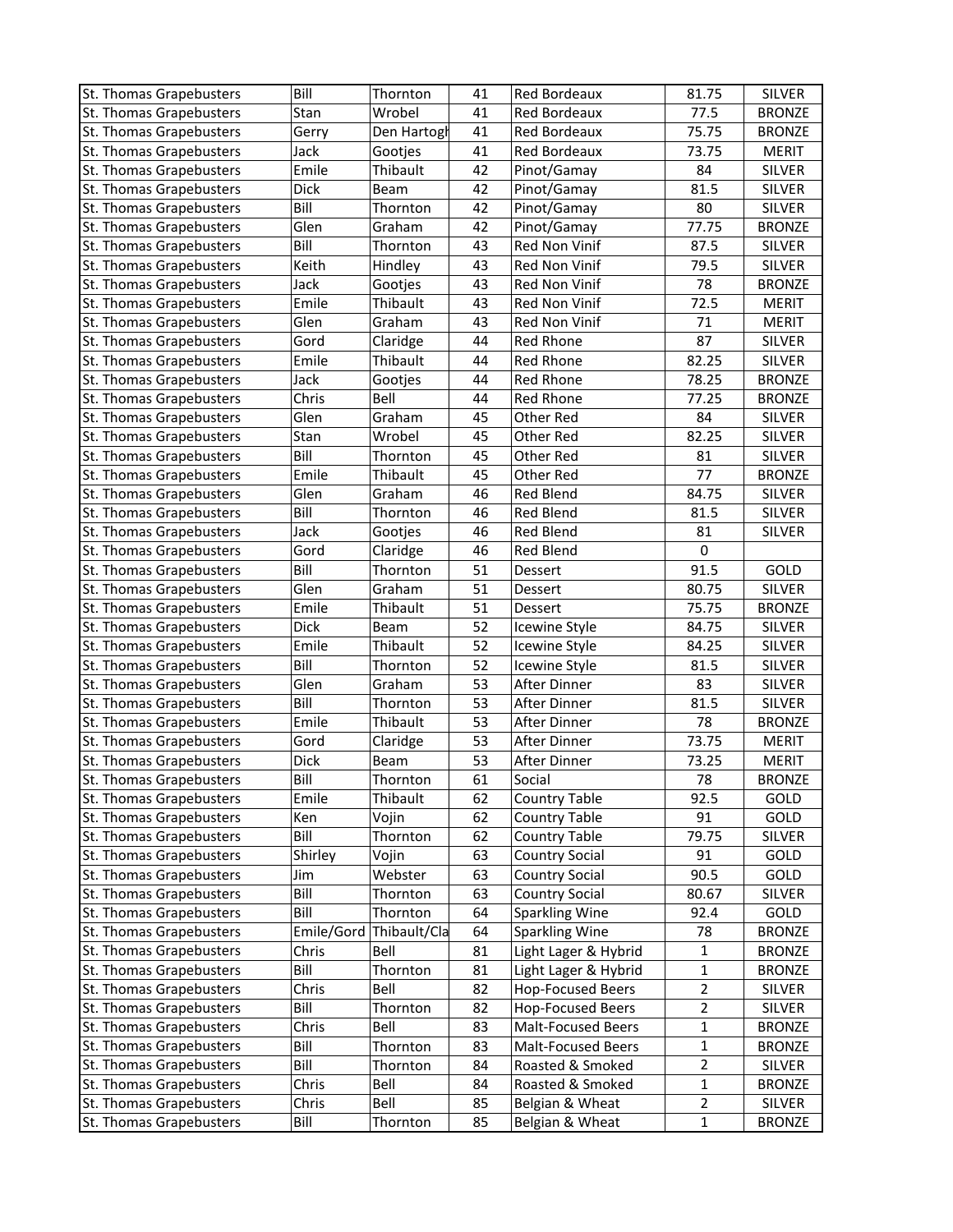| St. Thomas Grapebusters                        | Glen                 | Graham               | 31A      | Rose Dry                   | 84.5           | <b>SILVER</b>                 |
|------------------------------------------------|----------------------|----------------------|----------|----------------------------|----------------|-------------------------------|
| St. Thomas Grapebusters                        | Bill                 | Thornton             | 31A      | Rose Dry                   | 83.4           | <b>SILVER</b>                 |
| St. Thomas Grapebusters                        | Chris                | Bell                 | 31A      | Rose Dry                   | 81             | <b>SILVER</b>                 |
| The Cambridge Club                             | Dave                 | <b>Beatie</b>        | 11       | Aperitif - Sherry          | 76.33          | <b>BRONZE</b>                 |
| The Cambridge Club                             | Dave                 | Cox                  | 21       | Chardonnay                 | 83.75          | <b>SILVER</b>                 |
| The Cambridge Club                             | Dave                 | <b>Beattie</b>       | 24       | Gewurztraminer             | 86             | <b>SILVER</b>                 |
| The Cambridge Club                             | Ruthann              | Moore                | 25       | Other White                | 79             | <b>BRONZE</b>                 |
| The Cambridge Club                             | Dave                 | <b>Beattie</b>       | 26       | White Blend                | 80.25          | <b>SILVER</b>                 |
| The Cambridge Club                             | Dave                 | <b>Beattie</b>       | 41       | Red Bordeaux               | 82.5           | <b>SILVER</b>                 |
| The Cambridge Club                             | Dave                 | <b>Beatie</b>        | 44       | Red Rhone                  | 80.5           | <b>SILVER</b>                 |
| The Cambridge Club                             | Dave                 | Beatie               | 45       | Other Red                  | 79.75          | <b>SILVER</b>                 |
| The Cambridge Club                             | Dave                 | <b>Beatie</b>        | 46       | Red Blend                  | 82.75          | <b>SILVER</b>                 |
| The Cambridge Club                             | Morley               | Mellen               | 53       | After Dinner               | 77.25          | <b>BRONZE</b>                 |
| The Cambridge Club                             | Ruthann              | Moore                | 62       | <b>Country Table</b>       | 81.5           | <b>SILVER</b>                 |
| The Cambridge Club                             | Ruthann              | Moore                | 63       | <b>Country Social</b>      | 82             | SILVER                        |
| The Corkscrew Society                          | Patti                | Polfuss              | 11       | Aperitif - Sherry          | 73.67          | <b>MERIT</b>                  |
| The Corkscrew Society                          | Bob                  | Stalder              | 21       | Chardonnay                 | 83             | <b>SILVER</b>                 |
| The Corkscrew Society                          | Dan                  | Montgomer            | 22       | Riesling                   | 87             | <b>SILVER</b>                 |
| The Corkscrew Society                          | Clive                | Woolner              | 22       | Riesling                   | 81.33          | <b>SILVER</b>                 |
| The Corkscrew Society                          | Dave                 | Brown                | 22       | Riesling                   | 78.75          | <b>BRONZE</b>                 |
| The Corkscrew Society                          | Clive                | Woolner              | 23       | White Non Vinif            | 83.75          | <b>SILVER</b>                 |
| The Corkscrew Society                          | Gary                 | Frankow              | 24       | Gewurztraminer             | 85.25          | <b>SILVER</b>                 |
| The Corkscrew Society                          | Dave                 | Brown                | 24       | Gewurztraminer             | 75.5           | <b>BRONZE</b>                 |
| The Corkscrew Society                          | Patti                | Polfuss              | 24       | Gewurztraminer             | 71.25          | <b>MERIT</b>                  |
| The Corkscrew Society                          | Dave                 | Brown                | 25       | Other White                | 90.25          | GOLD                          |
|                                                | Jean-Pierre   Schoch |                      | 25       | Other White                | 82             | <b>SILVER</b>                 |
| The Corkscrew Society                          |                      | Frankow              | 25       | Other White                | 81.5           | SILVER                        |
| The Corkscrew Society                          | Gary                 |                      |          |                            |                |                               |
| The Corkscrew Society                          | Dan                  | Montgomer<br>Polfuss | 25       | Other White                | 78.75          | <b>BRONZE</b>                 |
| The Corkscrew Society<br>The Corkscrew Society | Patti                | Frankow              | 25<br>26 | Other White<br>White Blend | 72.75<br>82.33 | <b>MERIT</b><br><b>SILVER</b> |
|                                                | Gary                 |                      |          |                            |                |                               |
| The Corkscrew Society                          | Dave                 | Brown<br>Polfuss     | 26       | White Blend<br>White Blend | 81             | <b>SILVER</b>                 |
| The Corkscrew Society                          | Patti<br>Patti       | Polfuss              | 26       |                            | 77             | <b>BRONZE</b>                 |
| The Corkscrew Society                          |                      |                      | 41       | Red Bordeaux               | 85.5<br>82.75  | <b>SILVER</b>                 |
| The Corkscrew Society                          | Jean-Pierre Schoch   |                      | 41       | Red Bordeaux               |                | SILVER                        |
| The Corkscrew Society                          | Dan                  | Montgomer            | 41       | Red Bordeaux               | 81.25          | <b>SILVER</b>                 |
| The Corkscrew Society                          | Clive                | Woolner              | 41       | Red Bordeaux               | 80.5           | <b>SILVER</b>                 |
| The Corkscrew Society                          | Jim                  | Fairman              | 41       | Red Bordeaux               | 69             |                               |
| The Corkscrew Society                          | Dan                  | Montgomer            | 42       | Pinot/Gamay                | 85.75          | <b>SILVER</b>                 |
| The Corkscrew Society                          | Clive                | Woolner              | 42       | Pinot/Gamay                | 76.75          | <b>BRONZE</b>                 |
| The Corkscrew Society                          | Dan                  | Montgomer            | 44       | Red Rhone                  | 86             | SILVER                        |
| The Corkscrew Society                          | Patti                | Polfuss              | 45       | Other Red                  | 78             | <b>BRONZE</b>                 |
| The Corkscrew Society                          | Jim                  | Fairman              | 46       | Red Blend                  | 79.75          | <b>SILVER</b>                 |
| The Corkscrew Society                          | Patti                | Polfuss              | 46       | Red Blend                  | $\mathbf 0$    |                               |
| The Corkscrew Society                          | Clive                | Woolner              | 51       | Dessert                    | 83.25          | <b>SILVER</b>                 |
| The Corkscrew Society                          | Patti                | Polfuss              | 51       | Dessert                    | 74.75          | <b>BRONZE</b>                 |
| The Corkscrew Society                          | Dave                 | Brown                | 61       | Social                     | 85             | <b>SILVER</b>                 |
| The Corkscrew Society                          | Clive                | Woolner              | 61       | Social                     | 80.5           | SILVER                        |
| The Corkscrew Society                          | Dan                  | Montgomer            | 62       | <b>Country Table</b>       | 81.25          | SILVER                        |
| The Corkscrew Society                          | Patti                | Polfuss              | 63       | <b>Country Social</b>      | $\mathbf 0$    |                               |
| The Corkscrew Society                          | Clive                | Woolner              | 64       | <b>Sparkling Wine</b>      | 85.8           | <b>SILVER</b>                 |
| The Corkscrew Society                          | Bob                  | Stalder              | 64       | <b>Sparkling Wine</b>      | 77             | <b>BRONZE</b>                 |
| The Corkscrew Society                          | Clive                | Woolner              | 31B      | Rose Off Dry               | 90.8           | GOLD                          |
| The Corkscrew Society                          | Patti                | Polfuss              | 31B      | Rose Off Dry               | 80.4           | SILVER                        |
| The Corkscrew Society                          | Dave                 | Brown                | 31B      | Rose Off Dry               | 80             | <b>SILVER</b>                 |
| Vinbon Wine Club                               | Angelo               | Locilento            | 21       | Chardonnay                 | 81.67          | SILVER                        |